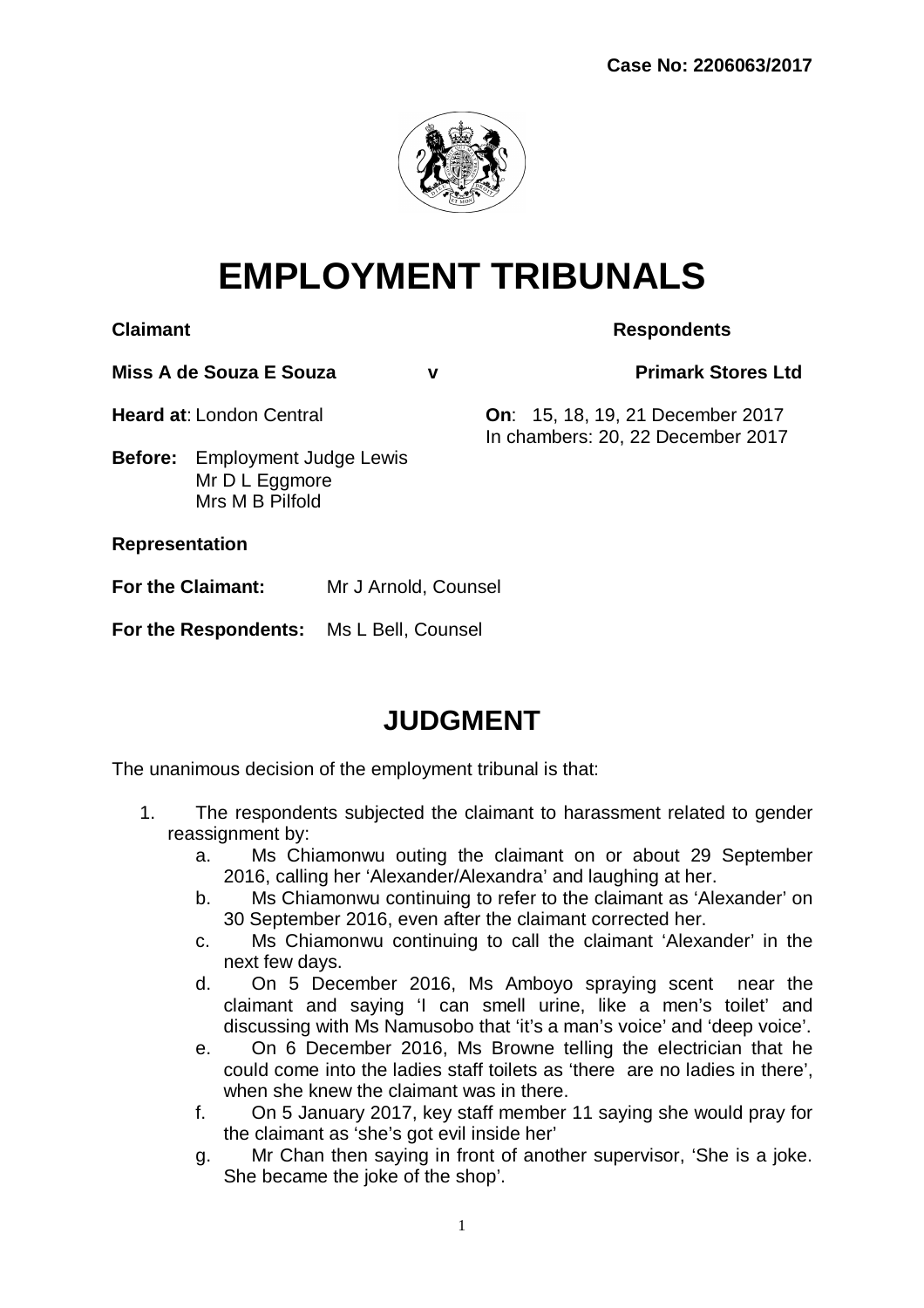- h. Around 5 January 2017, a male security guard (key staff member 12) saying in front of customers, 'She is evil'.
- i. On 10 February 2017, key staff member 12 and Ms Browne looking at each other and at the claimant and laughing as the claimant sat outside HR waiting for her meeting.
- 2. The respondents subjected the claimant to direct gender reassignment discrimination by failing properly to investigate the matter and deal with it appropriately, in particular by the failure to give the claimant the outcome of her grievance or advise her of the right of appeal.
- 3. The claimant was constructively dismissed. Her constructive dismissal was direct gender reassignment discrimination.
- 4. The above events formed a continuing discriminatory state of affairs and the claims were all in time.
- 5. Allegations were not found to be gender reassignment harassment or direct discrimination:
	- a. Issuing new starter material and name badge on 2 September 2016 in the name 'Alexander'.
	- b. Asking the claimant to move a large stack of baskets in the trolley on 30 September 2016.
	- c. Mr Ahmed outing the claimant in front of another member of staff.
	- d. Ms Chiamonwu laughing at the claimant when the latter walked into the canteen.
	- e. Key staff member 15 telling an East European female colleague in January 2017, 'We need to get rid of her. She is employee of the month.'
- 6. We award £47,433.03 (which includes a 25% ACAS uplift) which comprises the following:
	- Past and future loss of earnings and loss of pension =  $£19,872.86$
	- $-$  Injury to feelings  $=$  £25,000
	- Interest on past loss of earnings was agreed at £472.50.
	- Interest on injury to feelings  $=$  £2087.67.
- 7. We recommend that the respondents take the following actions by 31 March 2017:
	- 7.1 The respondents adopt a written policy regarding how to deal with new or existing staff who are transgender or who wish to undergo gender reassignment. The policy must encompass how to preserve confidentiality from the outset if that is desired and agreeing a plan with the individual concerned. It should cover access to and confidentiality of sensitive data, entries on core allocation sheets, work badges and personnel documents such as probation forms. It is recommended that the respondents consult a specialist organisation regarding the formulation of this policy.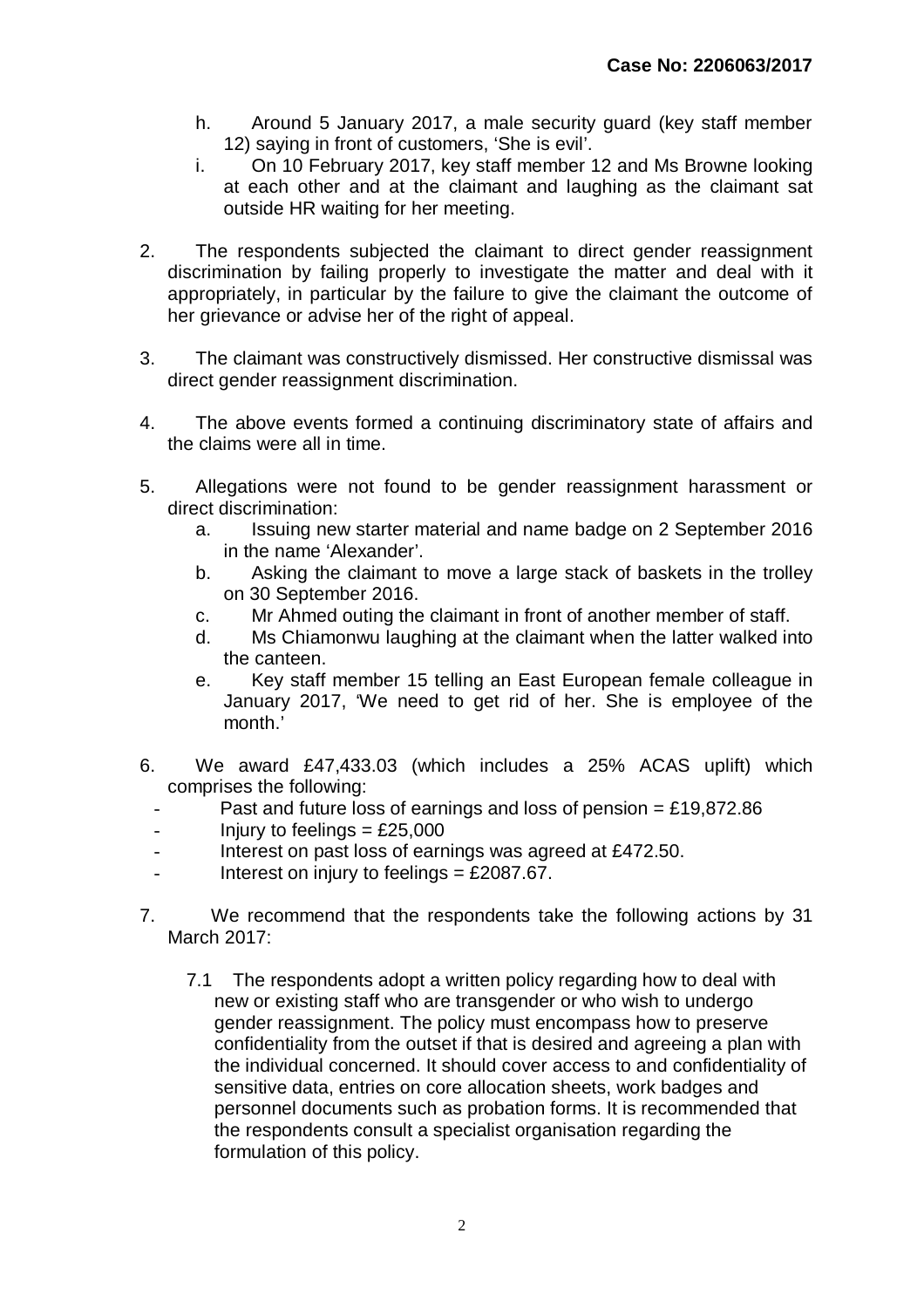- 7.2 The respondents insert into any written modules and PowerPoints used for training managers to recruit staff, a reference to the existence of a policy of confidentiality in regard to transgender new starters.
- 7.3 The respondents amend the materials used for equality training of staff, management and HR to include, if not already there, references to transgender discrimination along with the other protected characteristics, and a reference to the existence of the specific transgender policy.
- 7.4 The respondents ensure that transgender discrimination and harassment is referred to in all their equality and harassment policies, along with any other protected characteristic under the Equality Act 2010.
- 7.5 The respondents add into the training materials for management on handling grievances, the importance of consistent application of the grievance policy and the importance of providing a grievance outcome within a reasonable time and right of appeal.

## **REASONS**

#### **Claims and issues**

- 1. The claimant brings claims for direct discrimination and harassment under the Equality Act 2010 in relation to gender reassignment.
- 2. The respondents accept the claimant has the protected characteristic of gender reassignment.
- 3. The agreed list of issues is attached to the end of these Reasons. At paragraphs 1, 4, 7 and 12, square brackets are put around the alleged discriminatory act, as opposed to the background / contextual information in the said paragraphs. The respondents did not seek to argue that the last discriminatory act is out of time. The only point which the respondents take on limitation concerns earlier actions and whether there was a continuing act of discrimination.
- 4. The respondents did not seek to pursue any argument that they do not have vicarious liability for the alleged discriminatory actions.

#### **Procedure**

5. The tribunal heard evidence from the claimant, and for the respondents from Rita Chiamonwu, Shahidul Ahmed, Tia Browne, Fitim Sadriu, Darrell Wyatt. There was an agreed trial bundle of 385 pages.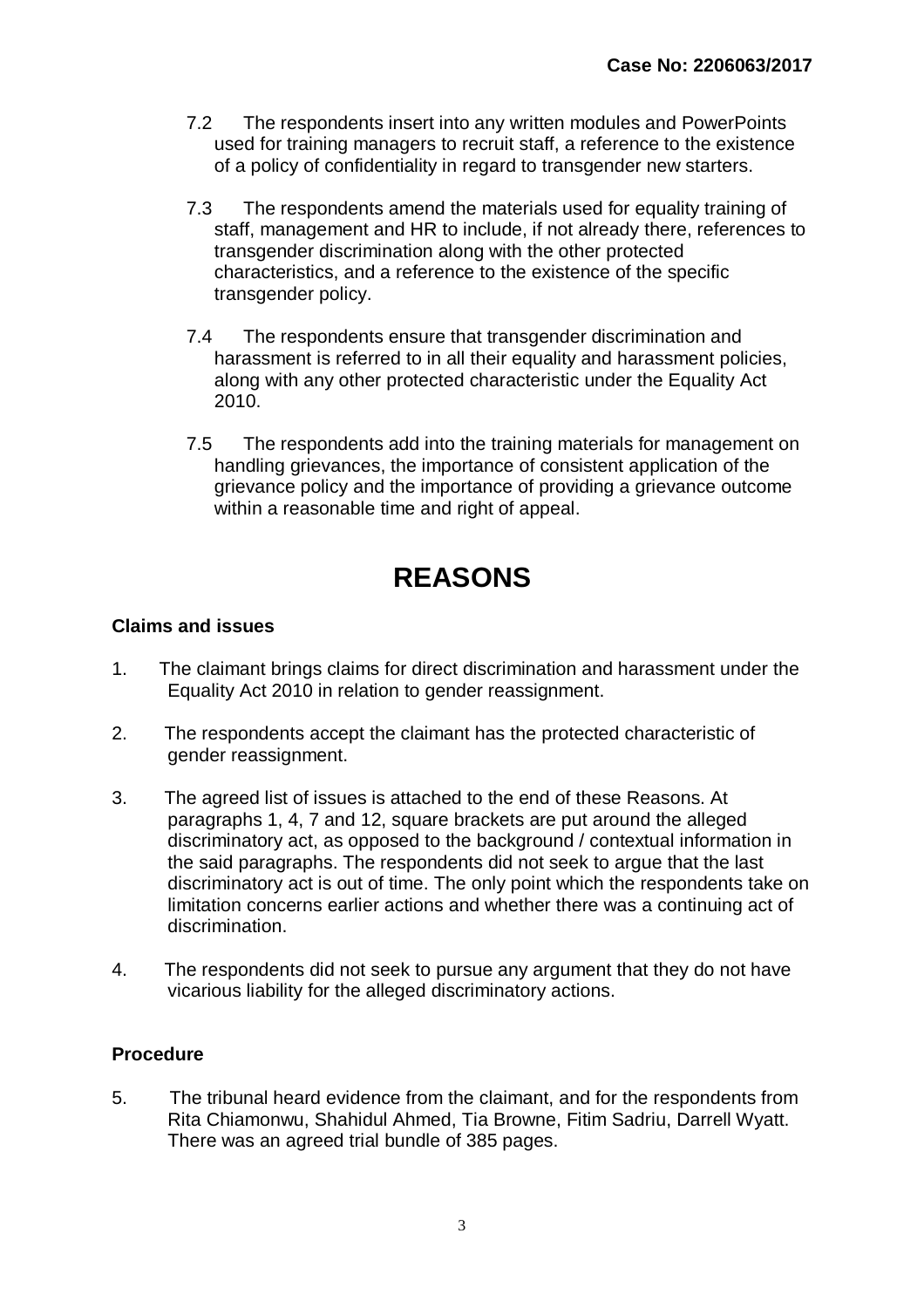- 6. We were told that the claimant is severely dyslexic and as a result, wished to use a yellow plastic reader and to be given time to read any documents in the trial bundle. This was agreed. The tribunal additionally suggested that if the claimant had difficulty assimilating a great deal of information at one time, short single-item questions should be put to her. This was also agreed.
- 7. The judgment on liability was given on 21 December 2017. The judgment on remedies was reserved.

#### **Fact findings**

- 8. The claimant is a transgender woman. Approximately 16 years ago, she began dressing as a woman on a permanent basis. At the time of her employment with the respondents, her official first name on her passport and national insurance was still 'Alexander' ie her birth name, although she went by the name 'Alexandra'.
- 9. The claimant started work for the respondents on 2 September 2016 as a retail assistant at Primark, Oxford Street (West). Her application form, submitted 24 August 2016, gave her first name solely as 'Alexandra'. She was interviewed by a Brazilian woman. She had to bring her passport. She explained that she was transgender. The interviewer said they had to use her official name for pay, but she could use whatever name she liked on her name badge.
- 10. The respondents say the interviewer was probably a night shift manager. The claimant does not know the name of this person and the respondents have not attempted to find out who it was. There is no evidence that the recruiting manager made any note of the claimant's circumstances and stated preference.
- 11. On 1 September 2016, the day before she started work, the claimant completed on-line induction modules in health and safety and similar matters. She received completion certificates using the name 'Alexandra'.
- 12. On 2 September 2016, the claimant's first day at work, she was given further induction training. During the training, she was given a name badge which said 'Alexander'. The claimant asked to speak to the HR supervisor carrying out the induction outside the room. She explained she was transgender and that Alexander was her birth name, but that her badge should be Alexandra, which was the name she wanted to use at work. The supervisor said 'That's fine'. She went into her office and printed her a new name badge with the name Alexandra. The claimant does not know the name of this supervisor and the respondents have not identified her. There is no evidence that this supervisor did anything to ensure the issue of the claimant's transgender status and name should be sensitively handled in the future.
- 13. On applying for the job, the claimant had entered her personal details on the recruitment system 'Brassring'. She used the name Alexandra. When the claimant accepted the job, the information she entered on Brassring was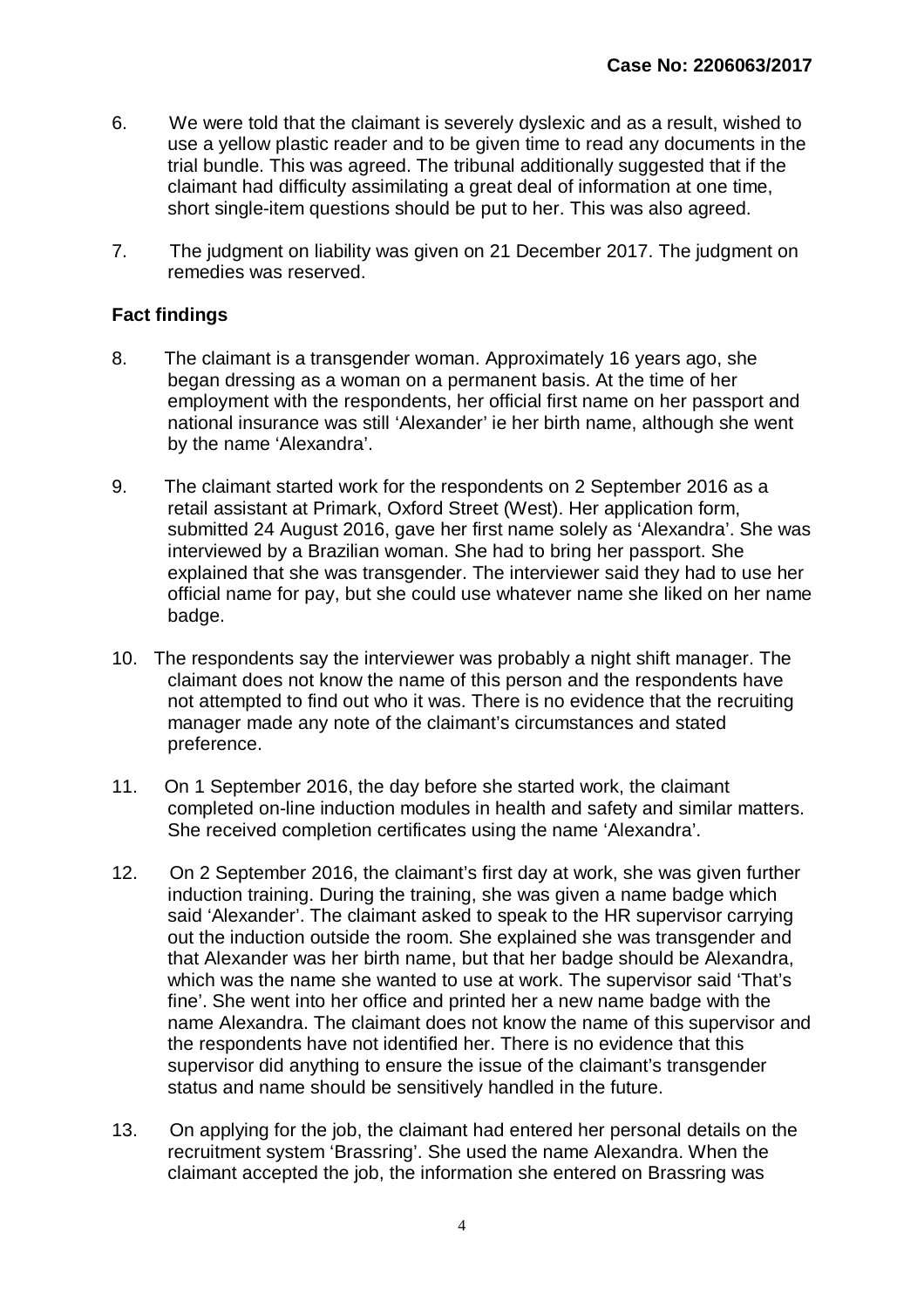transferred to the day-to-day personnel system, 'Workday'. The claimant was then given access details to the system.

- 14. It is the respondents' practice that a new employee's legal name is checked on the first induction day and necessary changes made to the legal name on Workday. An employee cannot thereafter change their legal name on the system, but they can enter a preferred name.
- 15. Fitim Sadriu was a senior People and Culture Manager. This is an HR function. He reported to the Assistant Store Director for People and Culture, who in turn reported to the Store Director for People and Culture, Peter Campbell. On 1 September 2016, the claimant logged onto Workday and changed her preferred name from 'Alexandra' to 'Alexander'. The change was routinely approved by Mr Sadiu, who was unaware of the background issues. Mr Sadriu said in his witness statement that the claimant's change of her preferred name followed a discussion between the claimant and Mr Campbell about correct details. We do not know what this discussion comprised. Mr Campbell did not give evidence to the tribunal. The claimant was confused about the 'legal name' and 'preferred name' entries. She is dyslexic and English is not her first language. On 2 September 2016, Mr Petrescu (a People and Culture supervisor) changed the claimant's legal name from Alexandra to Alexander. On 3 September 2016, yet another People and Culture supervisor, Emmet O'Mahoney, changed the entry from 'Miss' to 'Mr'.
- 16. The end result was that both the claimant's legal name and preferred name were logged onto the computer as 'Alexander'. The daily core allocation sheets were linked to the legal name on Workday. As a result, when they were printed, employees' legal names appeared on them. Supervisors were therefore given sheets which had 'Alexander' written for the claimant. Supervisors used the sheets to check / call a register at the start of shifts.
- 17. The respondents were unable to explain why the computer could not be programmed so that the preferred name appeared on the daily core allocation sheets or at least that the claimant's preferred name so appeared. Nor were they able to explain the purpose of the 'preferred name' entry on Workday if it was not going to translate into core allocation sheets and other documents.
- 18. The claimant worked on Till Bank 2, the busiest till in the store, with 20 25 tills and till staff, and  $2 - 3$  supervisors on duty at any one time. The supervisors included Rita Chiamonwu and Shahidul Ahmed. The claimant's shift was 4pm – 10.30 pm, Monday – Friday.

#### Credibility and overview

19. In general, we found the claimant an honest and credible witness. As a result of her dyslexia, there were times when her memory of dates was confused. However, she was patently telling the truth as she saw it. There are a number of reasons for our conclusion. She had no reason to fabricate these events. This is not a case where she needed to defend herself against disciplinary action for example. On the contrary, she was a good performer. Given her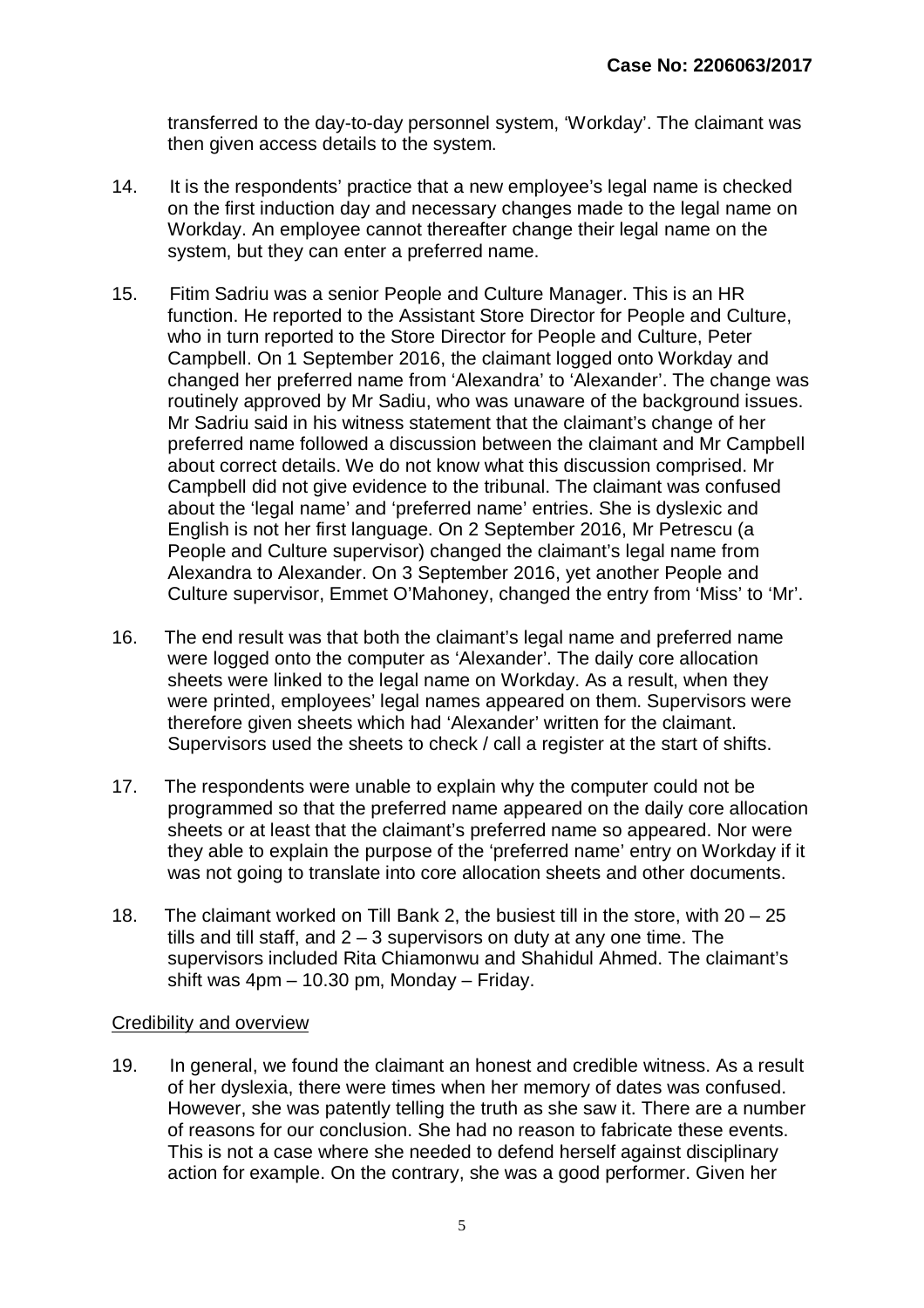desire to present herself as a woman, it is also unlikely she would want to draw attention to her transgender status. She complained a number of times about her treatment during her employment and went as far as going to the police, another courageous act. In relation to one of the incidents which we describe below, she persuaded a third party witness (an electrician contractor) to come with her to HR by way of corroboration.

- 20. We also note that there is some independent evidence that the claimant's transgender status was known amongst a number of colleagues and supervisors, and that at some stage at least she was a topic of conversation in a sometimes explicit manner. This is referred to below in connection with evidence given by Ms Amboyo and Ms Robinson to the grievance investigation. Further, there is a letter from another employee, Ms Camara, in December 2016 saying she had noticed gossip and discrimination by a lot of staff based on gender/orientation.
- 21. Notwithstanding the above, we have examined each individual allegation carefully in order to reach a view as to whether on the balance of probabilities it occurred and what it signified. We were alive to the possibility that, for example, the claimant may have misheard, misunderstood or misinterpreted comments and behaviour.

#### First incident with Ms Chiamonwu

- 22. One of the claimant's supervisors was Rita Chiamonwu. The claimant started working with Ms Chiamonwu from 12 September 2016, if not before. They had a good relationship in the beginning. Ms Chiamonwu called the claimant 'Alexandra' and frequently complimented her work and high-fived her.
- 23. On or about 29 September 2017, Ms Chiamonwu came up to the claimant with the daily core allocation sheets on which the claimant's name was still recorded as 'Alexander'. She asked, 'What's your name again?' and called the claimant 'Alexander'. This conversation was in front of customers and another colleague.
- 24. The claimant responded, 'What do you mean? You know my name'. Ms Chiamonwu was with a colleague, and they started talking in a language which she did not understand. The claimant thought it might have been French, tho she was not sure. The claimant heard Ms Chiamonwu say 'Alexander / Alexandra' and start laughing.
- 25. Ms Chiamonwu gave a different account. In her witness statement, she said that she checked the claimant's name with her the first time they worked together, not having met her before. She said the claimant corrected her, and that she called her 'Alexandra' from then on. She said she didn't laugh.
- 26. In cross-examination, Ms Chiamonwu said she was aware that 'Alexander' was male and 'Alexandra' was female and that she had at the time understood the significance of the correction. She knew about transgender people because she had seen them on television. She said she clarified the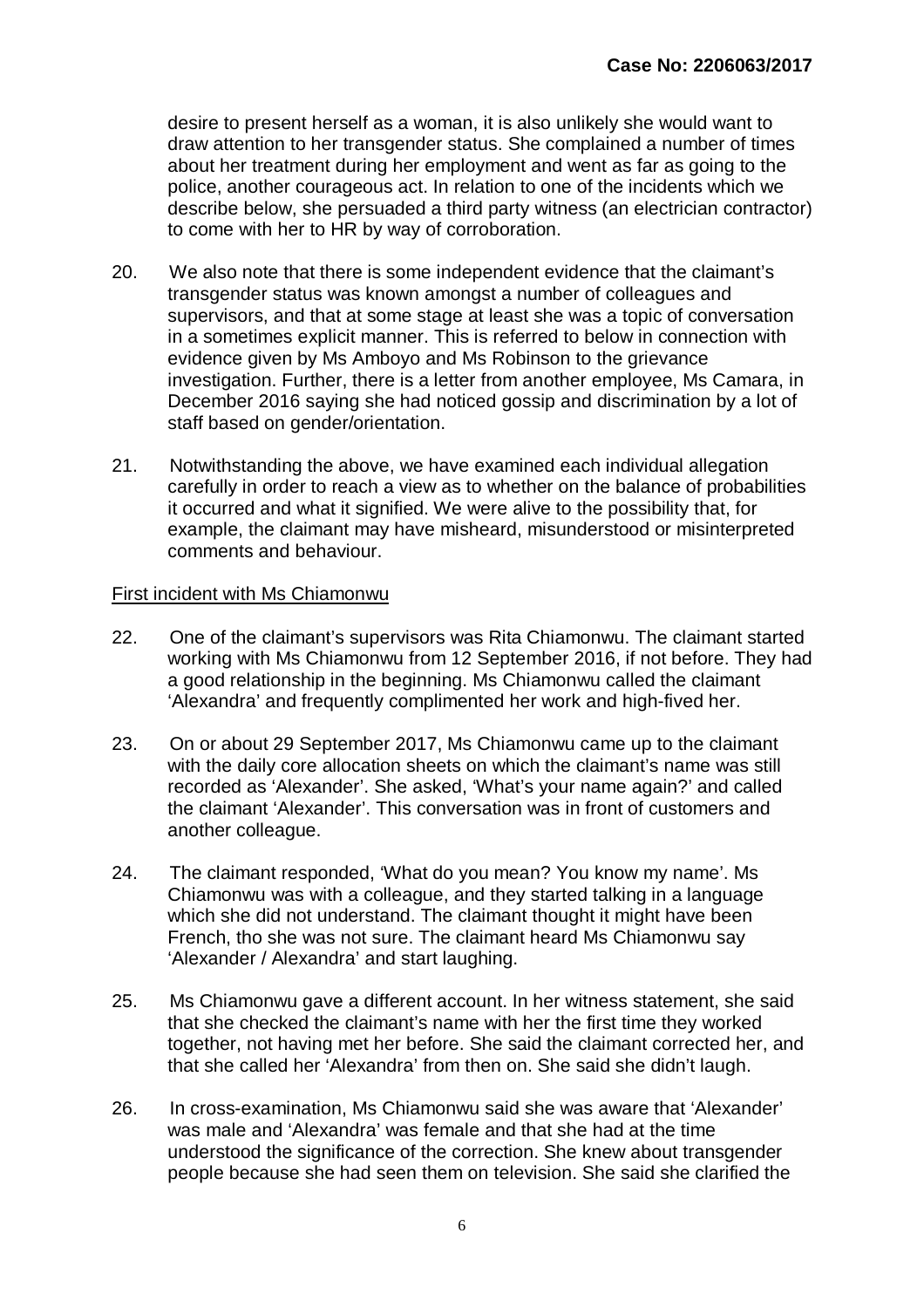claimant's name with her on a second occasion, because 'Alexander' was still on the sheets. She did not take the option of checking with HR instead. Ms Chiamonwu said this second conversation was not in front of anyone else.

- 27. We have preferred the claimant's account of these events. If Ms Chiamonwu's account is to be believed, she asked the claimant again about her name after having been clearly told by the claimant that it was Alexandra, understanding what that signified ie that the claimant was transgender, and seeing the claimant presenting as a woman. We do not think it likely that Ms Chiamonwu would have had a benevolent reason for raising the issue of her name again with the claimant rather than taking the matter up with HR.
- 28. We also found Ms Chiamonwu's evidence internally inconsistent in a number of ways. For example, the claimant, who gave evidence first, was crossexamined on the basis that the first time she worked with Ms Chiamonwu was the week starting 26 September 2016, and that the only time Ms Chiamonwu queried her name was the first shift they worked together. Ms Chiamonwu's evidence departed from this and from her witness statement in the tribunal, both as regards the date she first worked with the claimant, and as regards how many times she queried the claimant's name. This followed disclosure of the rotas on day 2 of the hearing, which showed they first worked together on 12 September 2016. The earlier date is more consistent with the claimant's account that Ms Chiamonwu already knew and had been using her name for some weeks by the time she raised her query on 29 September.
- 29. Further, there was a contradiction between paragraph 9 of Ms Chiamonwu's witness statement, where she said that she was aware before she worked with the claimant that the claimant had a challenging nature, and paragraph 11, where she states that she innocently called out 'Alexander' on the first shift they worked together because she was unaware of the claimant's gender at that stage. In trying to explain this contradiction away under questioning, Ms Chiamonwu said that she had found out about the claimant's challenging nature in the three hours before starting her own shift and the claimant starting hers on the first time they worked together. She said the staff had told her in this short period that the claimant was difficult, that you can't chat with her and whatever you do she reacts. She said the whole team did not want to be assigned a till near her. We found this explanation simply incredible. We do not think so much information could have been imparted and taken seriously in three hours; even more so from staff working in banks of busy tills.
- 30. The respondents make the point that Ms Chiamonwu does not speak French, her language is Igbo, and that the claimant is wrong on this point. We accept Ms Chiamonwu does not speak French. The claimant said she was not completely sure it was French. In any event, we do not find this detail sufficient to doubt the claimant's account in the light of the other factors we have analysed above.

#### 30 September 2016 and ongoing issues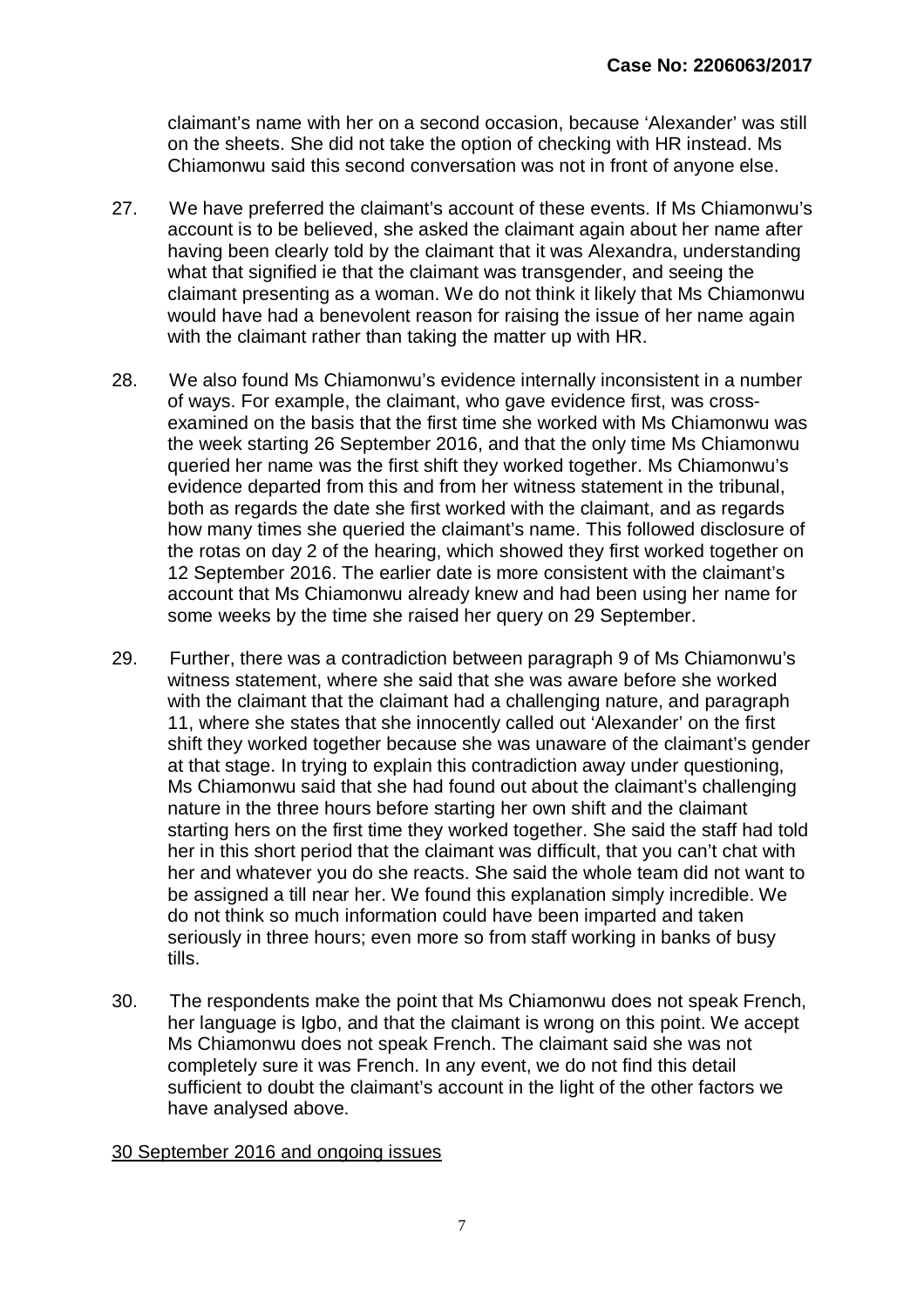- 31. Subsequent to the incident on 29 September 2016, Ms Chiamonwu's attitude towards the claimant changed, and she ceased being friendly and complimenting her. On 30 September 2016, Ms Chiamonwu called the claimant Alexander three times. The claimant said her name was Alexandra, and showed her her name badge. Ms Chiamonwu continued calling her Alexander.
- 32. Ms Chiamonwu asked the claimant to move some trolleys. These had been stacked unusually high with baskets. The claimant believed that Ms Chiamonwu had deliberately stacked the trolleys high and was asking her to move them by way of an implicit suggestion that she was strong because she was a man.
- 33. The claimant moved the first trolley, returned with a number of shopping bags, and dropped them on the till. She then walked off. When she returned  $10 - 15$ minutes later, she said again that she wanted to be called Alexandra and that if Ms Chiamonwu had a problem with that, she should call HR.
- 34. Ms Chiamonwu denies she stacked the trolleys deliberately high. She said it was a normal task to move the trolleys from the till and normal for the claimant, amongst others, to do that. We accept this evidence. We were not given sufficient detail on the matter to find that the stacking was higher than usual. Even if it was, there is no evidence to suggest that was done deliberately. Nor was there any evidence that it was done because the claimant was a man. It is not suggested, for example, that Ms Chiamonwu said, 'You must move the trolleys all in one go, you are strong enough'. This therefore is far too speculative.
- 35. The name is a different matter. Ms Chiamonwu says she called the claimant 'Alex', not Alexander, and that she stopped as soon as the claimant objected. She says 'Alex' was intended as a contraction of Alexandra, and that it was intended to be familiar and friendly She gave examples of other employees whose name she shortens, although it is not clear whether that is at their request or on her own initiative.
- 36. In the trial bundle, there is a photocopy of a note which Ms Chiamonwu says she made following the incident because she felt the claimant's attitude was confrontational. The note was made in a notebook. The original has not been disclosed. There are no other notes of this kind by Ms Chiamonwu in the bundle. The note records that she called the claimant 'Alex'.
- 37. We do not find the note useful. The original has not been disclosed. We do not know when it was written. Even if it was written at the time, it would have been at a point when the claimant had been confrontational and indicated she might go to HR. Ms Chiamonwu might have been protecting herself. It is an entirely self-serving document.
- 38. We find that Ms Chiamonwu did call the claimant 'Alexander' (not 'Alex') and continued to do so after the claimant objected. This is not a matter of potential misinterpretation. The claimant gives consistent evidence that she was called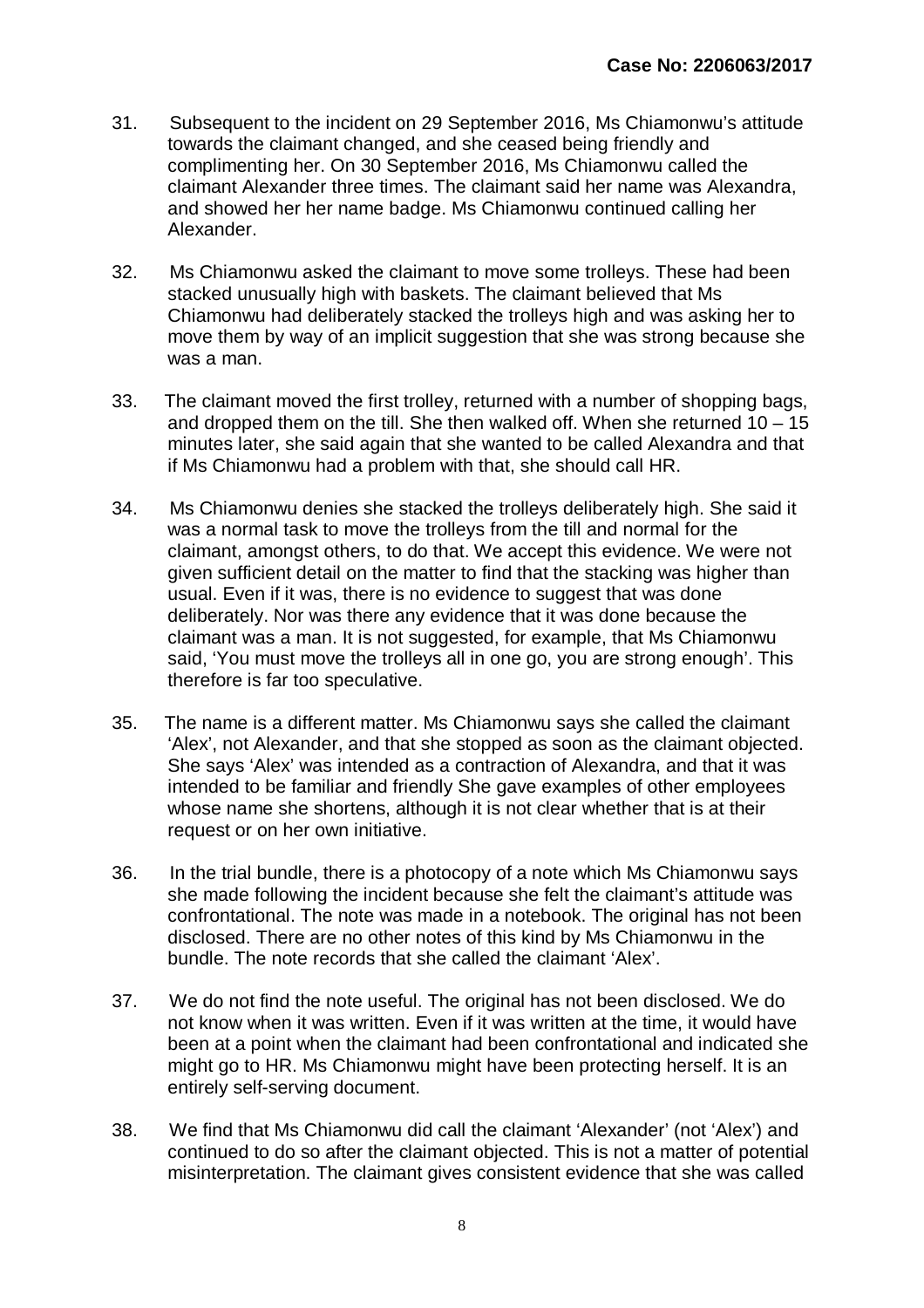Alexander and for reasons we have already explained, we find the claimant credible. Even more importantly, we do not find it credible that Ms Chiamonwu would have called the claimant 'Alex' in circumstances where she had been carefully corrected by the claimant the previous day (or very recently), had been asked to say 'Alexandra' rather than 'Alexander', and had known the implications of that. Nor do we find it credible that Ms Chiamonwu would have shortened the name out of friendliness if her account of events is to be believed, ie that she had only worked with the claimant for a few days and that she had known from the outset that the claimant was confrontational and likely to complain about everything.

39. Having found the above, we also accept the claimant's evidence that Ms Chiamonwu continued to call her 'Alexander' in the days following this incident.

#### Shahidul Ahmed

- 40. Mr Ahmed was another of the claimant's supervisor's. The claimant says there was an occasion when he was with another employee who had the core allocation sheets, that the other employee called out her name as 'Alexander' from the work sheets, said 'Oops Alexandra' and they both laughed. The claimant cannot remember the date of this incident.
- 41. Mr Ahmed denies this, although he says that when he first worked on a shift with the claimant, he also had a core allocation sheet naming the claimant as 'Alexander'. He called out her name as 'Alexander' in front of other customers and staff.
- 42. On 5 October 2016, Mr Ahmed completed a probation review for the claimant. He was handed a form on which someone had written 'Alexander de Souza E Souza' as the claimant's name. Mr Ahmed noted his comments using the name 'Alexander' twice, though he did also say 'she'.
- 43. Mr Ahmed did continue to refer to the claimant verbally as 'Alexander', even though her name badge said 'Alexandra'. Mr Ahmed told the tribunal that he did not realise 'Alexander' was a male name and that 'Alexandra' was a female name. We accept that he did not understand there was a gender difference between the two versions of the name. In the probation review, although he wrote the name 'Alexander', he used the adjective 'she'. If he meant to be disrespectful or worse by referring to the claimant as a man, we feel he would have also used the word 'he'.
- 44. As regards the incident described by the claimant, we are unable to find on the balance of probabilities that it occurred. This is because of a combination of factors. She told the tribunal that she got on well with Mr Ahmed. She reported the perfume incident to him in the first instance. There is evidence that he did not understand the significance of the difference between the names, and he did not realise she was transgender until the perfume incident in December. The claimant's inability to pinpoint the date of this incident was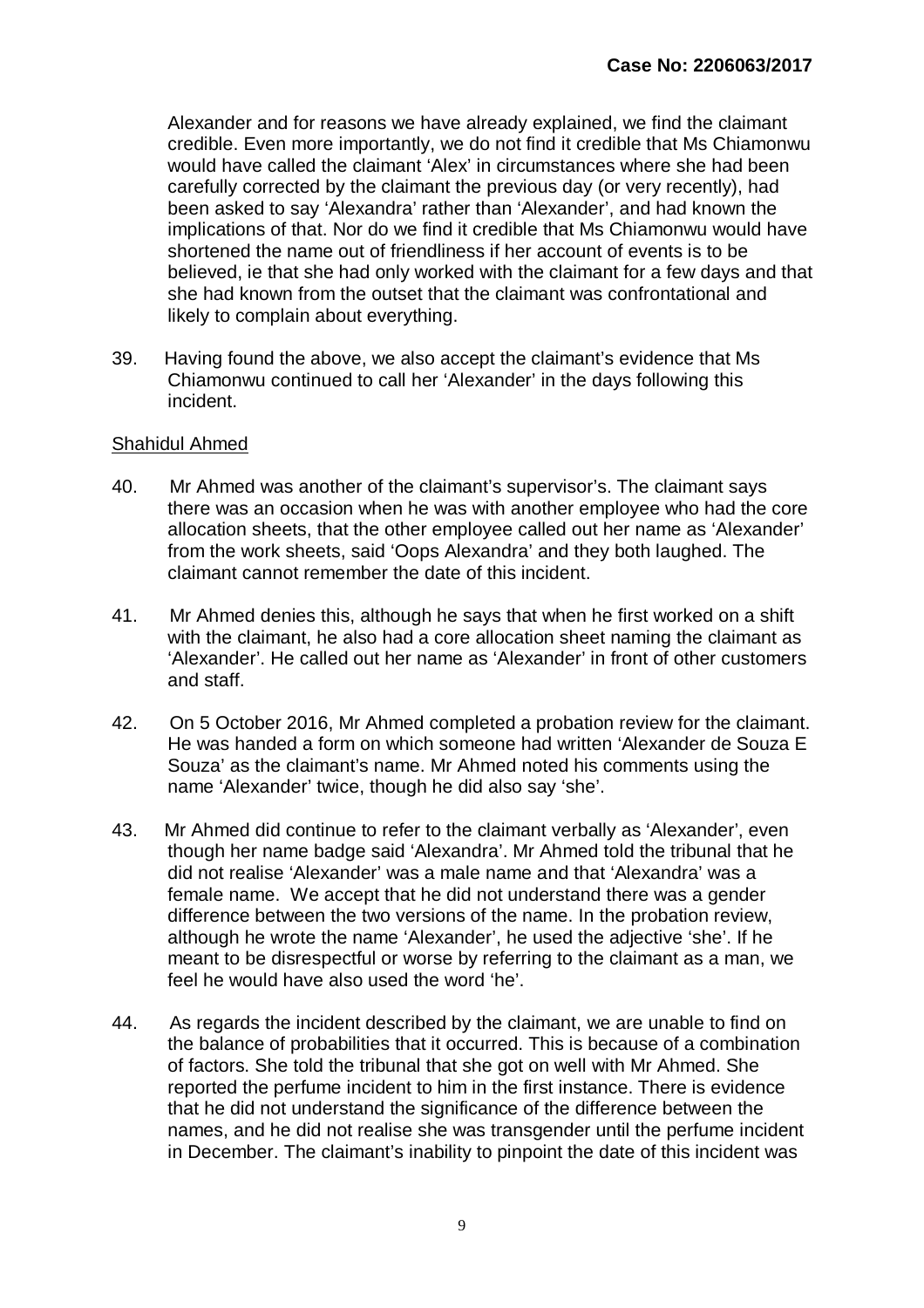particularly problematic for us given these factors, and we found the evidence too vague.

#### Spraying scent incident: 2 December 2016

- 45. On Friday 2 December 2016, the claimant heard a colleague on the adjacent till, Ms Amboyo, talking to another colleague next to her, Ms Namusobo. She heard Ms Amboyo say, 'I can smell urine, like a men's toilet'. Ms Amboyo left the till and asked another employee for a bottle of perfume. She was given something which looked pink. She gave it back and was handed another bottle. She returned and sprayed the perfume, which was a men's perfume, heavily over her till. The claimant started coughing.
- 46. The claimant went to report it to her supervisor, Mr Ahmed. She was told to give him a few minutes and return to her till. Almost immediately, Ms Amboyo started talking at length to Ms Namusobo. The claimant heard, 'It's a man's voice' and 'deep voice'.
- 47. The claimant says that two days previously, she had heard Ms Namusobo tell someone to play the song 'Hidden gender'. The claimant says she had googled the song afterwards, but could not find it.
- 48. The claimant spoke to Darell Wyatt (department manager), who told her she could make a formal complaint or everyone could get together and talk the matter over. The claimant chose to make a formal complaint. She wrote her grievance letter on 5 December 2016. She referred to comments and jokes about her sexuality, supervisors and work colleagues discussing her sexuality and the incident on 2 December 2016. She said she had been told when she joined that the respondents have a clear policy against discrimination and that she had contacted a LGBT organisation.
- 49. HR asked Mr Wyatt to investigate the allegations. Mr Wyatt interviewed the claimant first. The claimant admitted she did not see whether Ms Amboyo sprayed the perfume on her, but she couldn't stop coughing.
- 50. On 6 December 2016, Ms Amboyo submitted a complaint against the claimant for false allegations and remarks made.
- 51. Mr Wyatt interviewed 7 Members of staff including Ms Amboyo. Ms Amboyo said she must have seen the perfume at the front of her till and that she sprayed it towards her own chest. She said shortly after, Ms Namusobo asked 'Is it nice;' and she replied, 'No, one of them smells like a toilet'. She said the claimant then told her not to spray that and it was making her sick. Ms Amboyo said she apologised.
- 52. Ms Amboyo said that later she was having a conversation with Ms Namusobo about losing her voice and said 'I don't like my voice. It sounds like a man or sometimes I sound like a horse'. She said the claimant then started shouting in front of customers about her disrespecting her.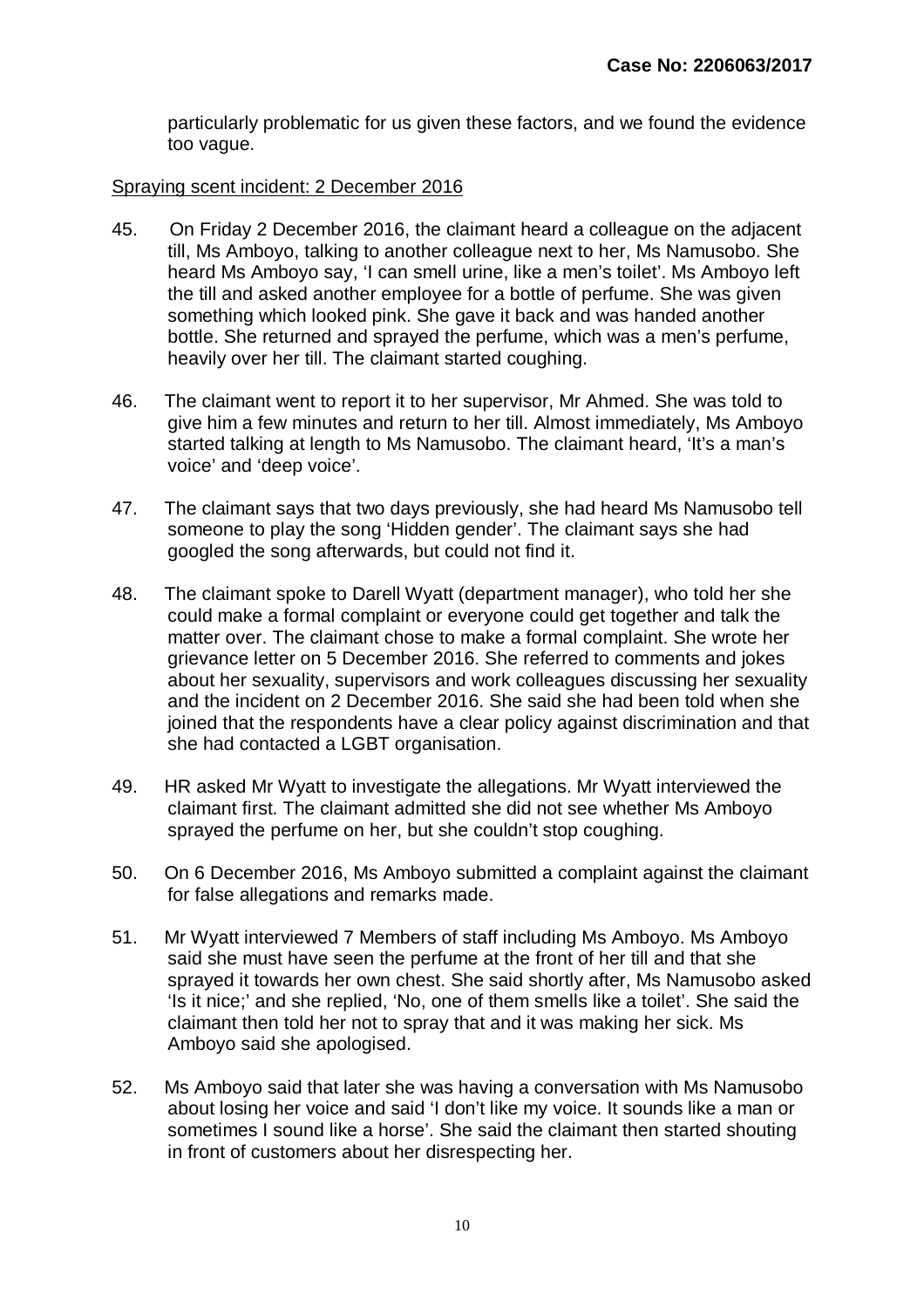- 53. Mr Wyatt asked Ms Amboyo whether she had heard anyone make comments about the claimant. Ms Amboyo said when she started, people were asking if she was a man or a woman. Mr Wyatt asked if she remembered any specific comments. Ms Amboyo said 'Yes, some were too personal. Something to do with her voice and her private parts and I think that's it'. Mr Wyatt said 'Any names?' Ms Amboyo said, 'No comment. It's from people at her till bank.' Mr Wyatt did not press Ms Amboyo to give him names or dates.
- 54. When she was interviewed, Ms Robinson said that in general when the claimant first came, people questioned her transgender, but that had died down. Again Mr Wyatt did not press for detail.
- 55. Ms Namusobo broadly corroborated Ms Amboyo. Mr Ahmed said he did not have a clue what had happened.
- 56. Mr Wyatt concluded there was no evidence that the perfume had been sprayed towards the claimant. He found Ms Namusobo's evidence particularly persuasive. He did not consider the possibility that she and Ms Amboyo may have been sticking up for each other. He took it that all the witnesses against the claimant were telling the truth.
- 57. Looking ahead, on 20 January 2017, Mr Wyatt wrote to Ms Amboyo saying no further action would be taken. The claimant was never informed of the outcome of her complaint on this matter.
- 58. We have not had the benefit of hearing from Ms Amboyo or Ms Namusobo at the tribunal. On the balance of probabilities, we accept the claimant's account and interpretation of the incident.
- 59. We find that the spraying of the perfume and remarks made were directed towards the claimant because she was transgender. We infer this from the context. Knowledge of the claimant's transgender status was fairly widespread due to the lack of safeguarding of her legal name by the respondents' systems. On Ms Amboyo's own admission, a number of people on Till Bank 2 had been making very personal remarks relating to the claimant's gender. She would not give names and had not previously reported it. There is other corroboration that such remarks were made from Ms Robinson and Ms Camara. The next day, as set out below, another staff member makes a remark in a similar vein. One of the supervisors was deliberately calling the claimant 'Alexander'. This kind of action and remark with perfume fits into this pattern of behavior.
- 60. Furthermore, although it is conceivable that a member of staff might spray store perfume to try it out, there was no particular reason for doing so on this occasion, when the claimant happened to be right next to her. Moreover, Ms Amboyo went over to another till to fetch the perfume. It was not at the end of her till.
- 61. We also find that Ms Amboyo and Ms Namusobo were discussing the claimant when they referred to 'it's a man's voice' and 'deep voice'. We do not know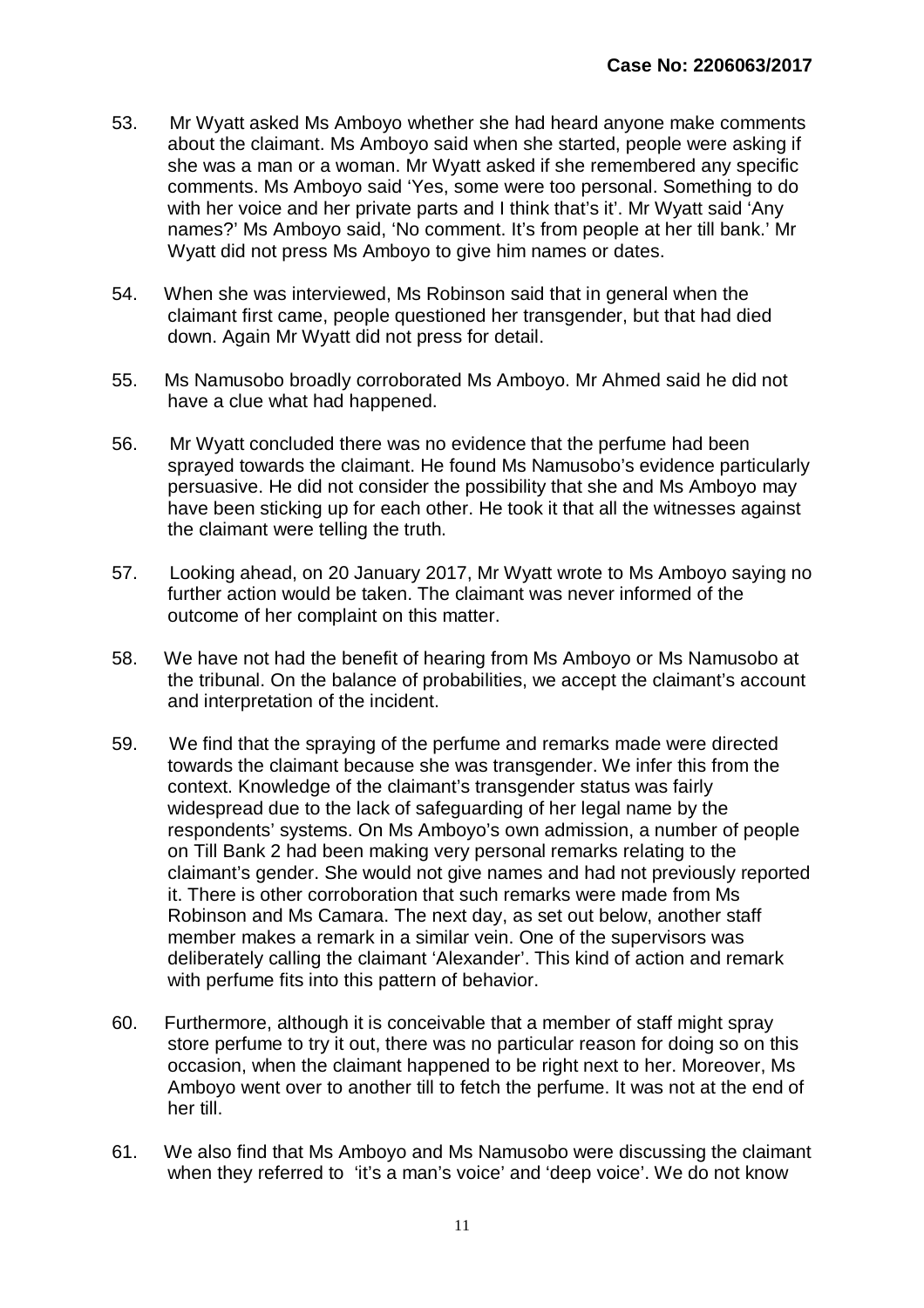whether or not Ms Amboyo had lost her voice, but we find it too much of a coincidence that there should be a discussion in those terms, knowing the claimant is on the next till, knowing she is transgender, immediately after the claimant has made a fuss and left the till over the perfume incident, and when in her later interview with Mr Wyatt, Ms Amboyo says that discriminatory remarks had at one stage been made about the claimant by others to do with 'her voice' and private parts. We also note that a few days previously, Ms Namusobo had told someone to play a song called 'Hidden Gender'.

62. We add that we accept the claimant's evidence regarding 'Hidden Gender' because of the added detail that she googled the song and could not find it. This does not strike us as something she would have made up.

#### Female staff toilets incident: 6 December 2016

- 63. On 6 December 2016, the claimant was in the female staff toilets fixing her make-up. Tia Browne then came in. Ms Browne knew the claimant by face, though she did not know her name or to speak to her. The claimant did not at that time know her name.
- 64. Shortly after, someone knocked on the door and called out 'Ladies, this is an electrician. May I come in?' Ms Browne left the room. As she left, she held open the door and said 'You can go in. There are no ladies in there'. She laughed. The electrician entered the toilets and was surprised to see the claimant. He repeated what Ms Browne said, and said it did not make sense. The claimant explained she was transgender and was being discriminated against, and asked him to come with to HR to report what had happened. The electrician agreed.
- 65. On the way to see HR, they bumped into Mr Wyatt. The claimant was very upset. She told him what had happened and asked the electrician to confirm it. The claimant says the electrician confirmed what happened, although she cannot now remember his exact words. In his witness statement, Mr Wyatt said the electrician confirmed he had spoken to Ms Brown about who was in the toilets 'but did not say whether she had said there were 'no females' in the toilet'. In cross - examination, Mr Wyatt said he asked the electrician what had happened and that the electrician had said he had asked whether anyone was in the toilets and had been informed by Ms Browne (though he could not remember her exact words) that there was no one in the toilets at the time. Mr Wyatt did not ask any follow up questions of the electrician and he did not take any note of what he said. The electrician left and Mr Wyatt asked the claimant to come with him to his room. Another supervisor was in there. Mr Wyatt told the claimant to calm down. According to the claimant (although Mr Wyatt denies this), he also told her she was trying to get too much attention and that she should go back to her till and not mention what had happened to anyone.
- 66. Later that day, Mr Wyatt interviewed Ms Browne about the incident. She remember that she had been in the toilets and that the contractors had asked if anyone was in there. She said she had said 'Yes, there are girls in here'.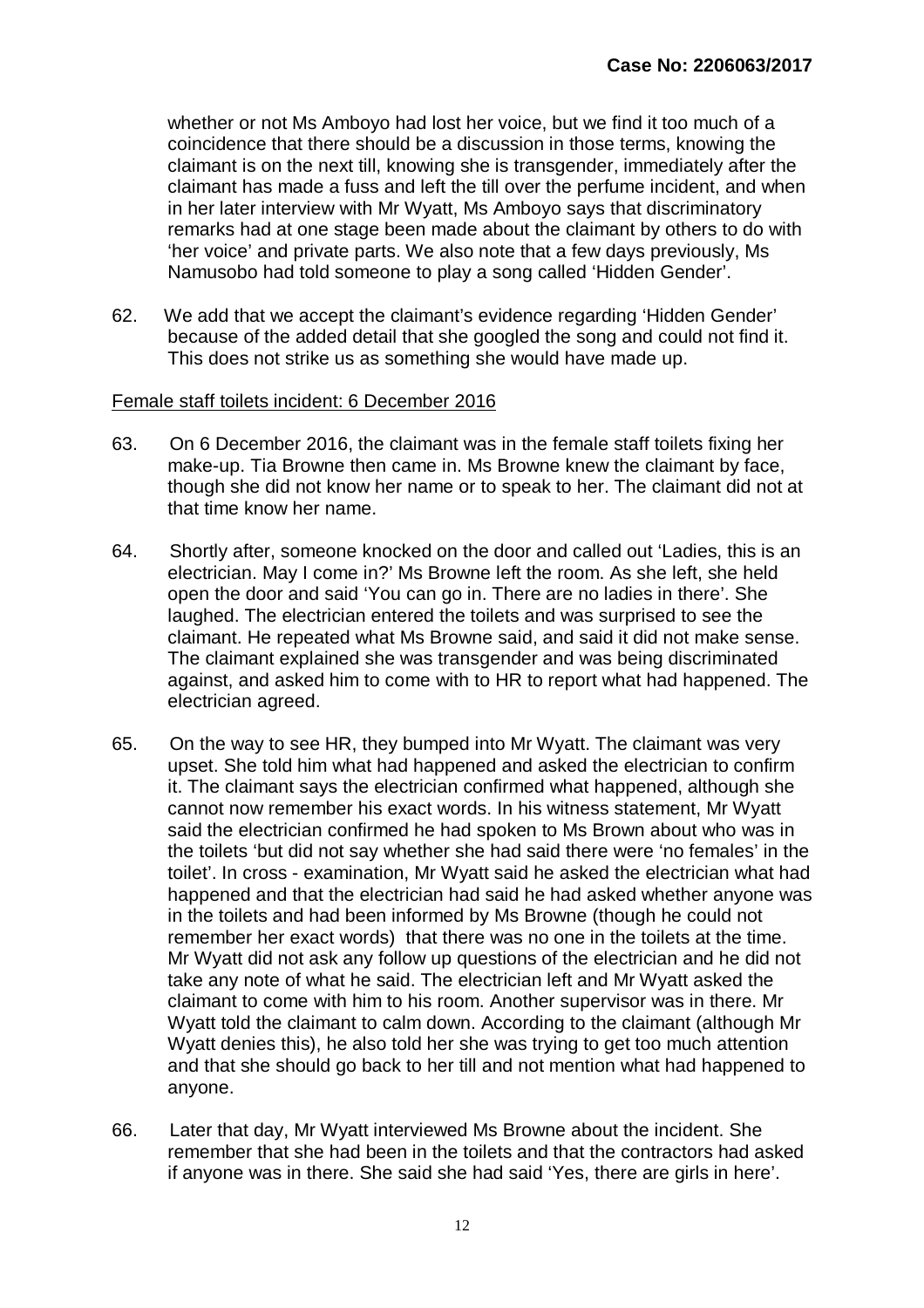She denied she had said there were no females in the toilet. She said she was aware there was 'one' female who she had seen working at the tills. It is agreed this was a description of the claimant. Mr Wyatt did not put to her that the electrician said he was told there was no one in the toilets.

- 67. On the same date, Mr Wyatt concluded his investigation outcome sheet. He noted that Ms Browne had said she did inform contractors there was someone in the toilet. He then ticked the box for 'no further action'. The reason for his recommendation was 'No witness or evidence'.
- 68. On 24 January 2017, Mr Wyatt wrote to Ms Browne notifying her of his decision that no further action would be taken. The claimant was never notified of the outcome of her complaint. Nor, as a consequence of that, was she ever given the opportunity to appeal.
- 69. The failure to give the claimant an outcome to her grievance and the failure to offer her the right of appeal were contrary to the respondents' grievance procedure. When asked in cross-examination his reasons for this, Mr Wyatt said it was not something that was done in the store. He did not say this in his witness statement and there was no other evidence supporting this bald statement. Mr Wyatt had been trained on conducting disciplinaries and grievances, as are all store managers. He also had access to HR advice throughout, but he chose not to speak to them.
- 70. We accept the claimant's account of the incident in the toilets. We find that Ms Browne did tell the electrician 'There are no ladies in there'. The claimant would not have asked the electrician to come with her by way of corroboration if she did not believe that was what Ms Browne had said. The electrician agreed to go with. At the very least, the electrician confirmed he had been told no one was in there. But Ms Browne admits she knew the claimant was in there. Further, she told Mr Wyatt she had said 'there are girls in here' and that she was aware there was 'one' lady, ie someone fitting the claimant's description. In her witness statement, Ms Browne says there was also another lady in the cubicles, which is inconsistent again. The electrician was an independent person and we see no reason why he would have lied or been mistaken.
- 71. We further find that Mr Wyatt followed up telling the claimant to calm down by saying she was trying to get too much attention and that she should go back to her till and not mention what had happened to anyone. We find this consistent with Mr Wyatt's lack of care to interview the electrician properly.
- 72. The claimant says that following this incident, Ms Chiamonwu continued to laugh at her every time she walked into the canteen. We do not find this occurred. The canteen was a large room with various corners and angles. It is very hard to know for certain when entering a room whether laughter has just started up and whether it is directed at oneself. There was no evidence that the claimant's name was used. Therefore on the balance of probabilities, we find the claimant is mistaken that any laughter was directed towards her.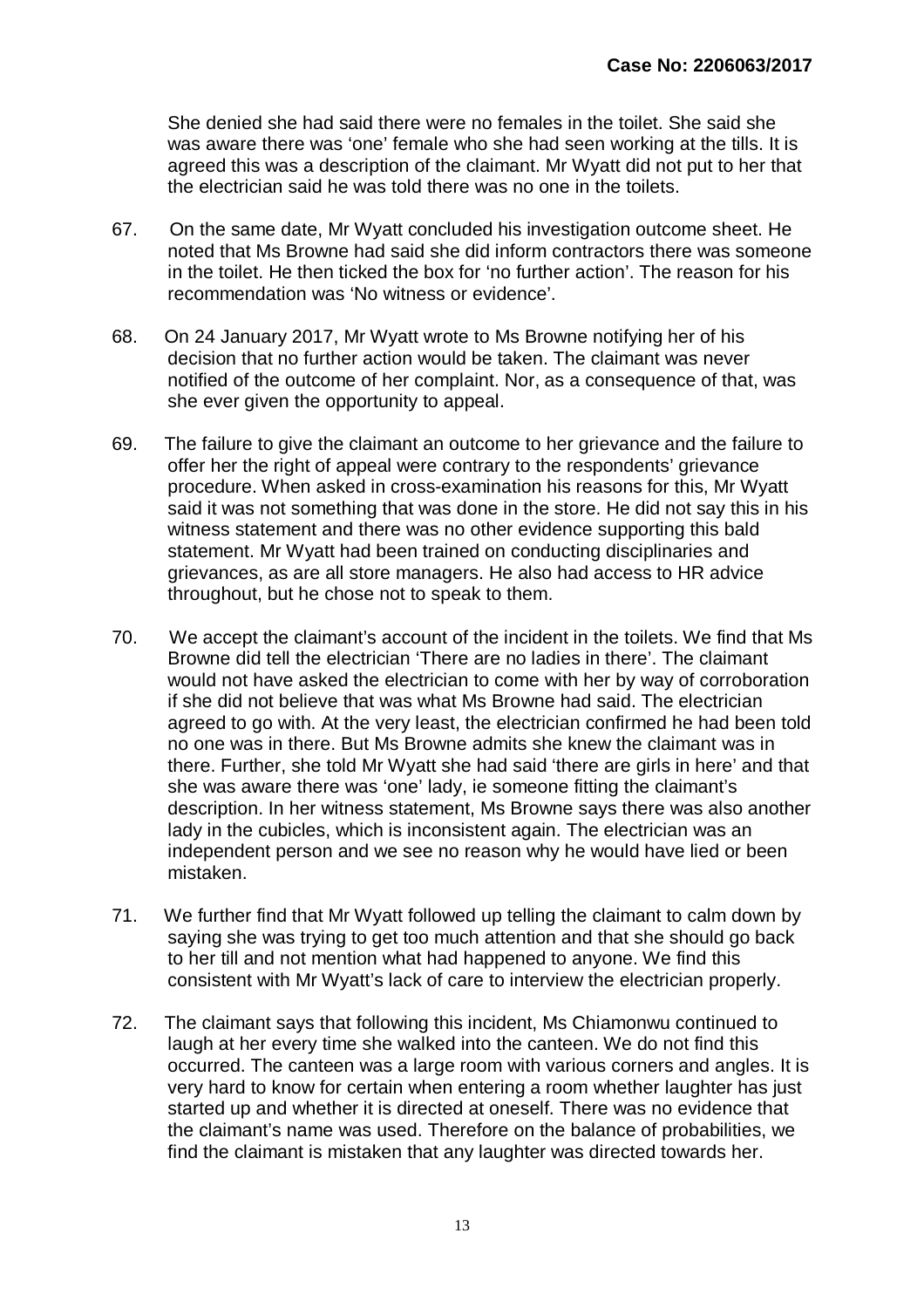#### Move to Till Bank 1

- 73. The claimant was off sick from 9 20 December 2016. When she started hearing comments again soon after her return to work, the claimant spoke to another HR manager, Emmanuela Nwaju, who asked if she wanted to move to another Till Bank. The claimant said that she did and she was moved to Till Bank 1. Ms Nwaju manually amended the core allocation sheets to read 'Alexandra'. Unfortunately by this time, the whole store knew about the claimant and some of her colleagues at Till Bank 1 made remarks.
- 74. On 15 December 2016, a former employee of the respondents, Ms Camara, wrote to Mr Campbell regarding her experiences working for the respondents. She had recently handed in her notice. As well as talking about her own experiences of sexual harassment, she said she had noticed a lot of staff would gossip about other staff members and discriminate against them based on their gender/orientation, which made her feel uncomfortable even though she was not a member of the LGBT community.
- 75. We accept the claimant's evidence that on 5 January 2017, a member of staff ('key staff member 11') said she would pray for the claimant as 'she's got evil inside her', and that a male security guard ('key staff member 12') said in front of customers, 'She is evil'. The respondents produced no evidence to rebut this evidence. As we have already stated, we find that the claimant was truthful in her evidence. We do not find these remarks were of a kind which the claimant would have misinterpreted or misremembered.
- 76. Mr Chan, one of the supervisors, was present when key staff member 11 made her remark. The claimant heard him talk to another supervisor and say 'She is a joke! She became the joke of the shop'. The other supervisor said she liked the claimant. We accept the claimant's evidence on this. The respondents produced no evidence to rebut it. We find the claimant generally credible, as we have said, and the description of the exchange is also credible.
- 77. We accept that around January 2017, key staff member 15 said to an East European female colleague something like, 'We need to get rid of her … Her! She is the employee of the month', and the colleague replied ''don't worry. I will make her life hell.' Both were laughing. However, we do not find that this related to the claimant's transgender protected characteristic. The remark specifically referred to the claimant being employee of the month and could well have been some banter about that.
- 78. From 6 20 January 2017, the claimant was off sick with stress. Her state of mind was very bad at this point.
- 79. On 6 January 2017, the claimant made a complaint to the police about discrimination at work because she was transgender. The claimant emailed Mr Campbell to tell him she was still being bullied on the new till and was going to the police. The claimant subsequently gave the respondents a copy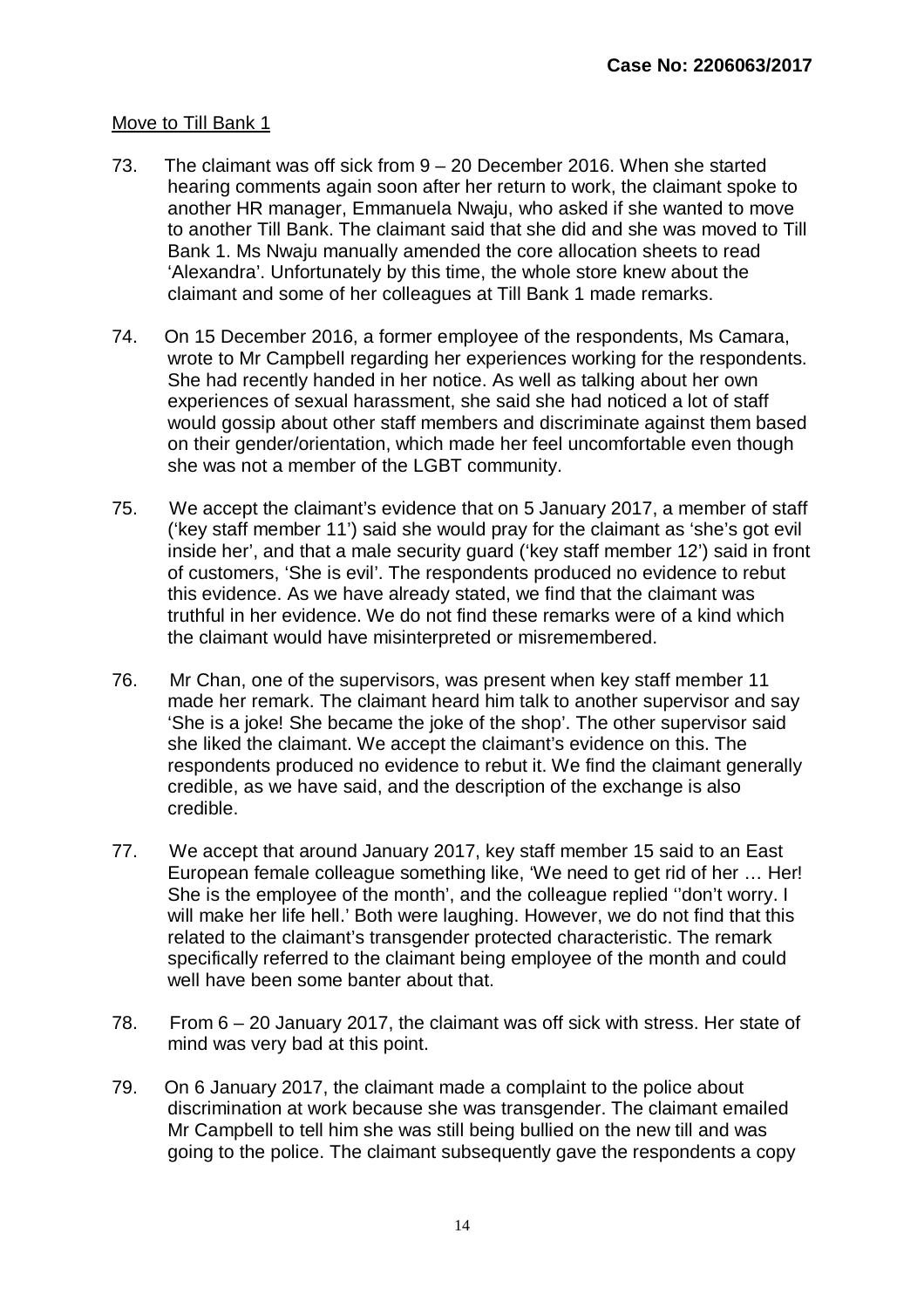of her report to the police. On 9 January 2017, Ms Nwagu interviewed her about her allegations to the police

- 80. On 23 January 2017, the claimant returned to work on Till Bank 1. The people who she felt had harassed her were still there. On 24 January 2017, the claimant went to speak to HR about some employees she felt were talking about her. She talked loudly and angrily, saying things like, 'I am tired of this. I'm tired of working with fucking ugly people'. On her way out, she said she would be sending a resignation letter. HR (Ms Abubakar) told her to go home and contact the store if she wished to resign.
- 81. As already stated, on 20 and 24 January 2017, Ms Amboyo and Ms Browne respectively were sent outcome letters as a result of the claimant's previous grievance. The claimant was unaware of this.
- 82. The claimant did not return to work the next day. On 31 January 2017, Mr O'Mahoney from HR telephoned her. The claimant said she was very upset and would not return to work unless the respondents did something about the people who had been bullying her.
- 83. On 6 February 2017, Mr O'Mahoney wrote to the claimant in a letter headed 'Absence without leave and failure to follow absence notification procedures'. He noted that in their telephone conversation she had said she did not plan on returning to Primark Marble Arch; that she would be writing a letter regarding her job status; and that when he had asked her whether she would like him to take it as her verbal resignation, she had said yes. He went on to say it was her responsibility to keep the respondents informed of the reasons for her absence, and absence from work without this is seen a gross misconduct and may lead to dismissal. Therefore he was writing to call her to an investigatory interview with Mr Sadriu on 10 February 2017 to establish the facts surrounding her absence from work without leave. At this stage, her absence implied she had resigned or intended to resign. If that was so, please could she provide her resignation in writing.
- 84. The claimant had to wait outside HR for the meeting on 10 February 2017 to begin. As she waited, the security guard who had called her evil came and sat near her. While they were there, Ms Browne walked by. The security guard and Ms Browne looked at each other, looked at the claimant and started laughing. We find this was directed at the claimant because of her transgender status. These two individuals had already made negative remarks towards the claimant because of her transgender status as stated above.
- 85. The meeting was conducted by Patrick Wurie (another department manager). He started by asking why she had been absent. The claimant left the meeting after 20 minutes. She was very upset. Following the meeting, she sent an email referring to having met some of her harassers while waiting outside for the meeting to start. She said unless her harassers were fired and her case was treated seriously, 'don't bother to contact me again. I will be looking for my rights and legal help.'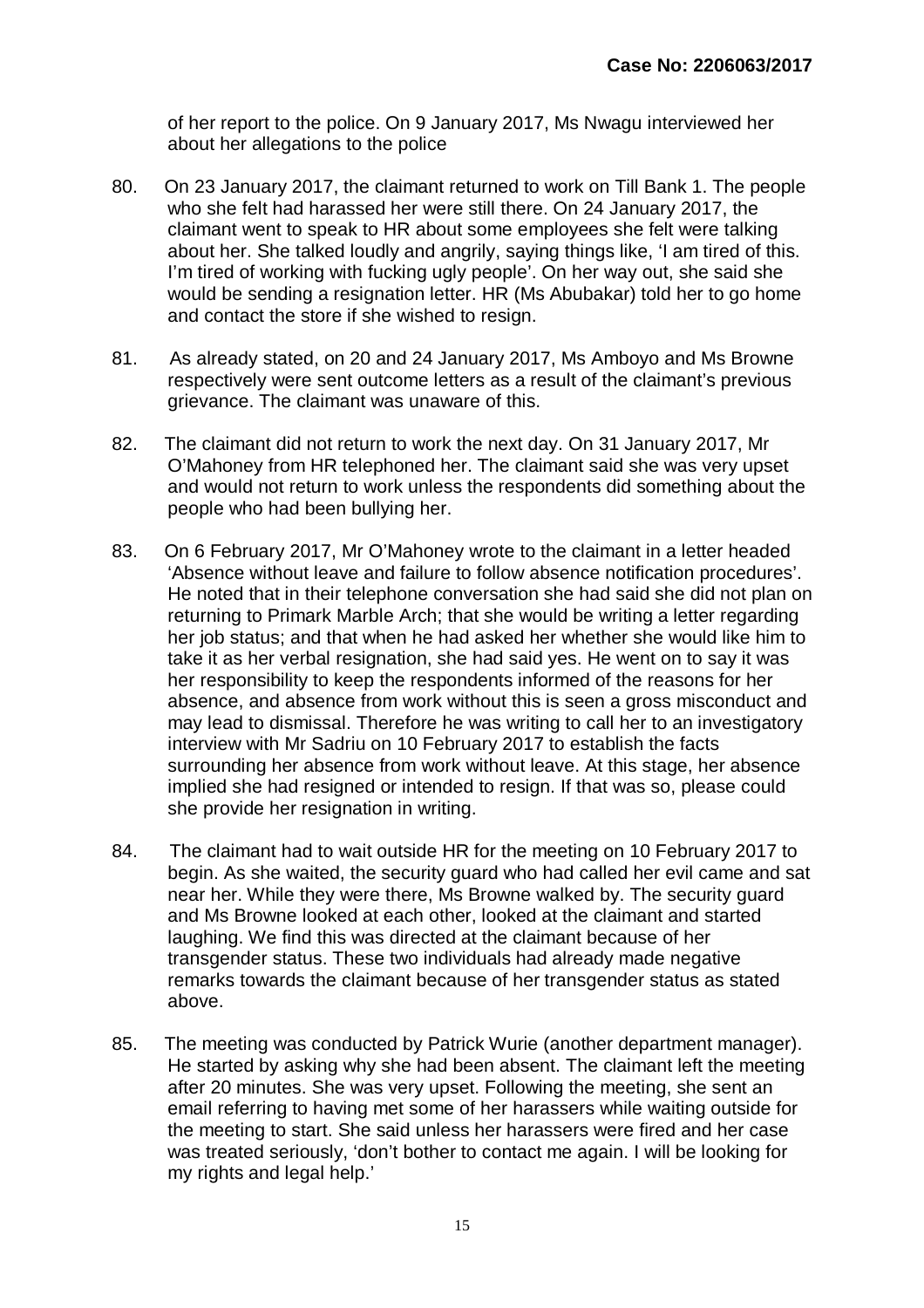- 86. The claimant did not receive a reply until an email dated 20 February 2017 from Mr Sadriu. He referred to the fact that she had walked out of the AWOL meeting and said that as she had not chosen to engage in that meeting, they had been unable to resolve the issues. He offered to arrange another meeting and asked the claimant whether or not she was intending to resign since she had not given written notice of resignation.
- 87. The claimant responded on 22 February 2017, saying that she was already upset when she started the meeting because the staff member in the toilet incident had walked by, and that she was told in the meeting that it was just to discuss her absence from work. Mr Sadriu responded again that the meeting was in relation to her absence of work without leave. He said the recent allegations could be investigated but she must engage. He said the washroom incident had been fully investigated.
- 88. The claimant replied on 24 February 2017, 'The toilet incident was fully investigated??? Really! It was so investigated that the same girl walked past me when I was seated outside HR waiting for Patrick and she laughed at me. Please don't insult me. I think it disgusting that people can say and whatever they like and your company does nothing about it.'
- 89. Mr Sadriu responded 'As mentioned in my previous email your concerns regarding the toilet incident were investigated, unfortunately we are unable to disclose what action has been taken'. Mr Sadriu was unable to give any coherent explanation in the tribunal about why the claimant could not be told the outcome. He admitted an outcome should have been given. He tried to say it was Mr Wyatt who should have given the outcome and there might be a data protection breach if he gave inaccurate information himself. He could not explain why he could not just instruct Mr Wyatt to give an outcome now.
- 90. The claimant answered by email that she had been depressed and on antidepressants because of this but now she was getting angry, which was good. The next day, 25 February 2017, she sent an email resigning. She said 'I cannot work in a place where my gender is an issue'.
- 91. The claimant resigned because of the ongoing harassment which she was subjected to and the failure to do anything about it. As she said in a letter immediately following her resignation, 'The real sad thing was that I really like my little job, it was perfect for me to go to Uni and work in the evening and I love interacting with people, I guess that's why I was your employee of the month when I left'.

#### **Law**

92. The legal principles in this case were agreed by Counsel and we do not need to reproduce them all here. We have born them in mind.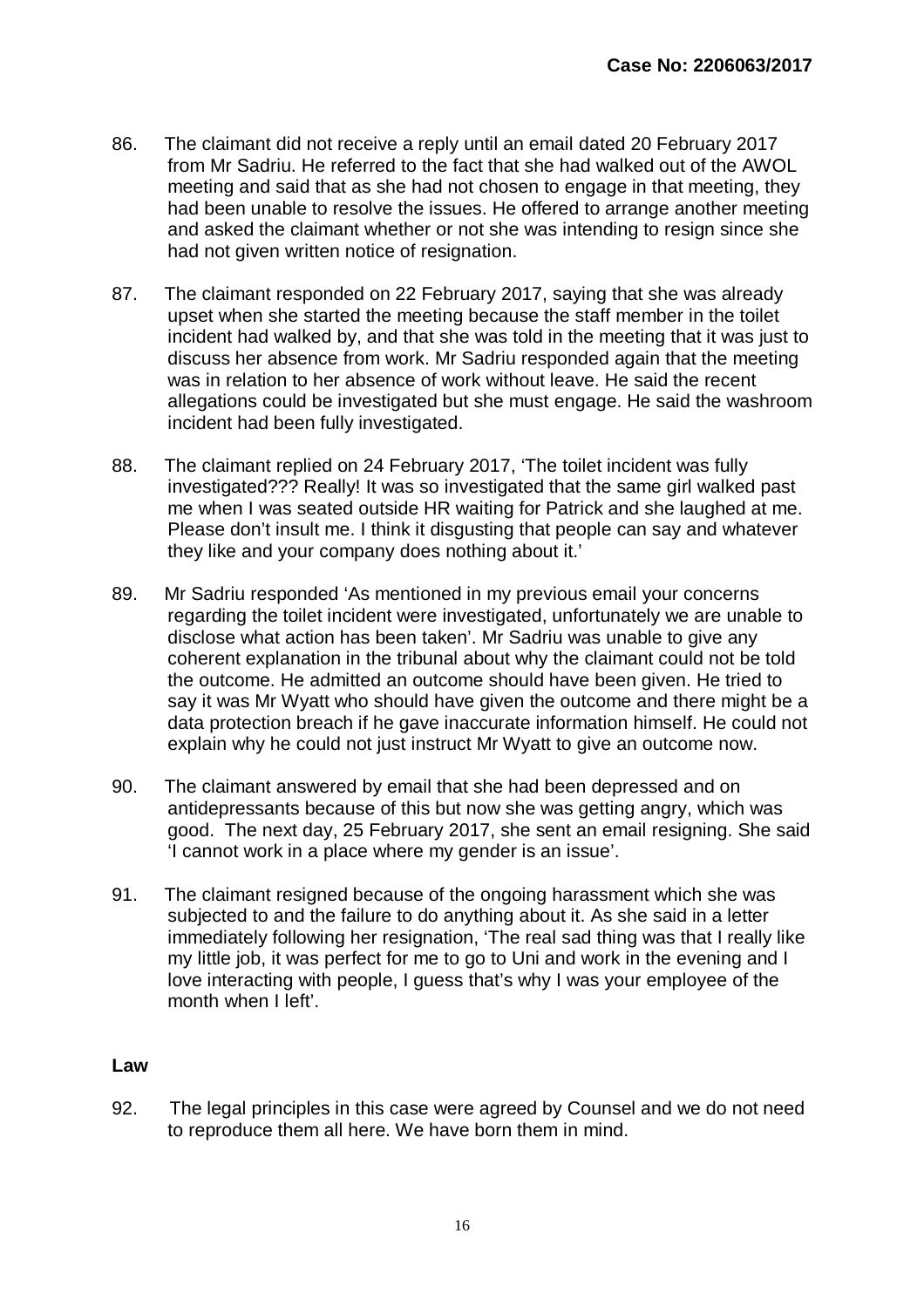- 93. Under s13 of the Equality Act 2010, it is direct discrimination for someone to treat the claimant less favourably than he or she treats or would treat another person because of a protected characteristic.
- 94. Under s26, EqA 2010, a person harasses the claimant if he or she engages in unwanted conduct related to a relevant protected characteristic, and the conduct has the purpose or effect of (i) violating the claimant's dignity, or (ii) creating an intimidating, hostile, degrading, humiliating or offensive environment for the claimant. In deciding whether conduct has such an effect, each of the following must be taken into account: (a) the claimant's perception; (b) the other circumstances of the case; and (c) whether it is reasonable for the conduct to have that effect.
- 95. By virtue of s212, conduct which amounts to harassment cannot also be direct discrimination under s13.
- 96. Under s7, a person has the protected characteristic of gender reassignment if, inter alia, he or she has undergone a process or part of a process for the person of reassigning the person's sex by changing physiological or other attributes of sex. It is not necessary for this to be a medical process.
- 97. Under the Equality Act 2010, a person who has the protected characteristic of gender reassignment is referred to a 'transsexual person', This is an oldfashioned term, which many people no longer find acceptable. Therefore in this decision we have used the claimant's preferred term, ie 'transgender'. By this we mean that she has the protected characteristic of gender reassignment.
- 98. Under s136, if there are facts from which a tribunal could decide, in the absence of any other explanation, that a person has contravened the provision concerned, the tribunal must hold that the contravention occurred, unless that person can show that he or she did not contravene the provision. Guidelines were set out by the Court of Appeal in Igen Ltd v Wong [2005] EWCA Civ 142; [2005] IRLR 258 regarding the burden of proof.

#### Remedies

- 99. Under s124(3) EqA, a tribunal can make a recommendation that within a specified period the respondent takes specified steps for the purpose of obviating or reducing the adverse effect of any matter to which the proceedings relate on the complainant. The tribunal has a wide discretion in the recommendations which it may make.
- 100. A tribunal can make an award for injury to feelings. Subjective feelings of upset, frustration, worry, anxiety, mental distress, fear, grief, anguish, humiliation, stress, depression etc and the degree of their intensity are incapable of objective proof or of measurement in monetary terms. Translating hurt feelings into hard currency is bound to be an artificial exercise. Nevertheless, employment tribunals have to do the best they can on the available material to make a sensible assessment.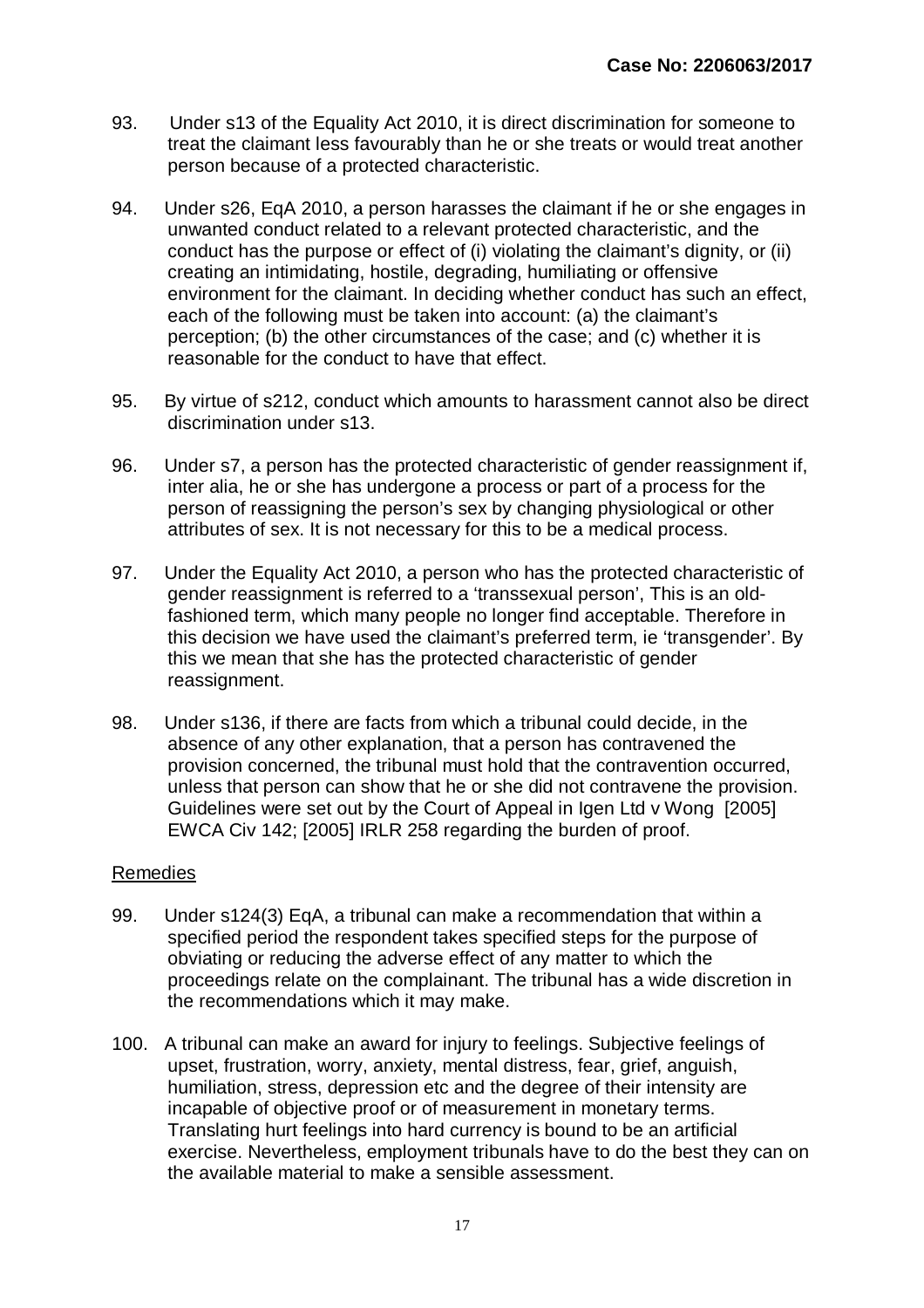- 101. Three broad bands of compensation for injury to feelings, as distinct from compensation for psychiatric or similar personal injury, were suggested in the case of Vento v Chief Constable of West Yorkshire Police (No.2) [2003] IRLR 102, CA
- 102. For those cases in which an injury to feelings award was made after 1 April 2013, there is a requirement to apply the 10% uplift laid down in Simmons v Castle [2012] EWCA Civ 1039.
- 103. A tribunal may award interest on its award and must consider whether to do so. Interest on an award for injury to feelings runs from the date of the discrimination until the date of calculation by the tribunal (inclusive). Interest on any financial loss starts on a date midway between the act of discrimination and the calculation date, and ends on the calculation date.
- 104. The rate of interest is that fixed by section 17 of the Judgments Act 1838. Since July 2013, that has been 8%. On injury to feelings, interest runs from the date of the injury to the calculation date. For financial loss, interest runs from the midpoint between the discrimination and the calculation date. (Employment Tribunals (Interest on Awards in Discrimination Cases) Regulations 1996.)
- 105. Section 207A says that the employment tribunal may, if it considers it just and equitable in all the circumstances to do so, increase any award it makes to the employee by no more than 25% if: (a) the claim to which the proceedings relate concerns a matter to which a relevant Code of Practice applies, (b) the employer has failed to comply with that Code in relation to that matter, and (c) that failure was unreasonable.
	-
- 106. Section 207A applies inter alia to the ACAS Code on Disciplinary and Grievance Procedures. The Code states that where the employee raises a formal grievance, a formal meeting should be held to discuss the grievance without unreasonable delay. Paragraph 40 says that following the meeting, the employer should decide what action to take, if any, and communicate the decision in writing to the employee without unreasonable delay. The employee should be informed that they can appeal if they are not content with the action taken.

### **Conclusions**

107. We now apply the law to the facts to determine the issues. If we do not repeat every single fact, it is in the interests of keeping these reasons to a manageable length.

#### Allegation 1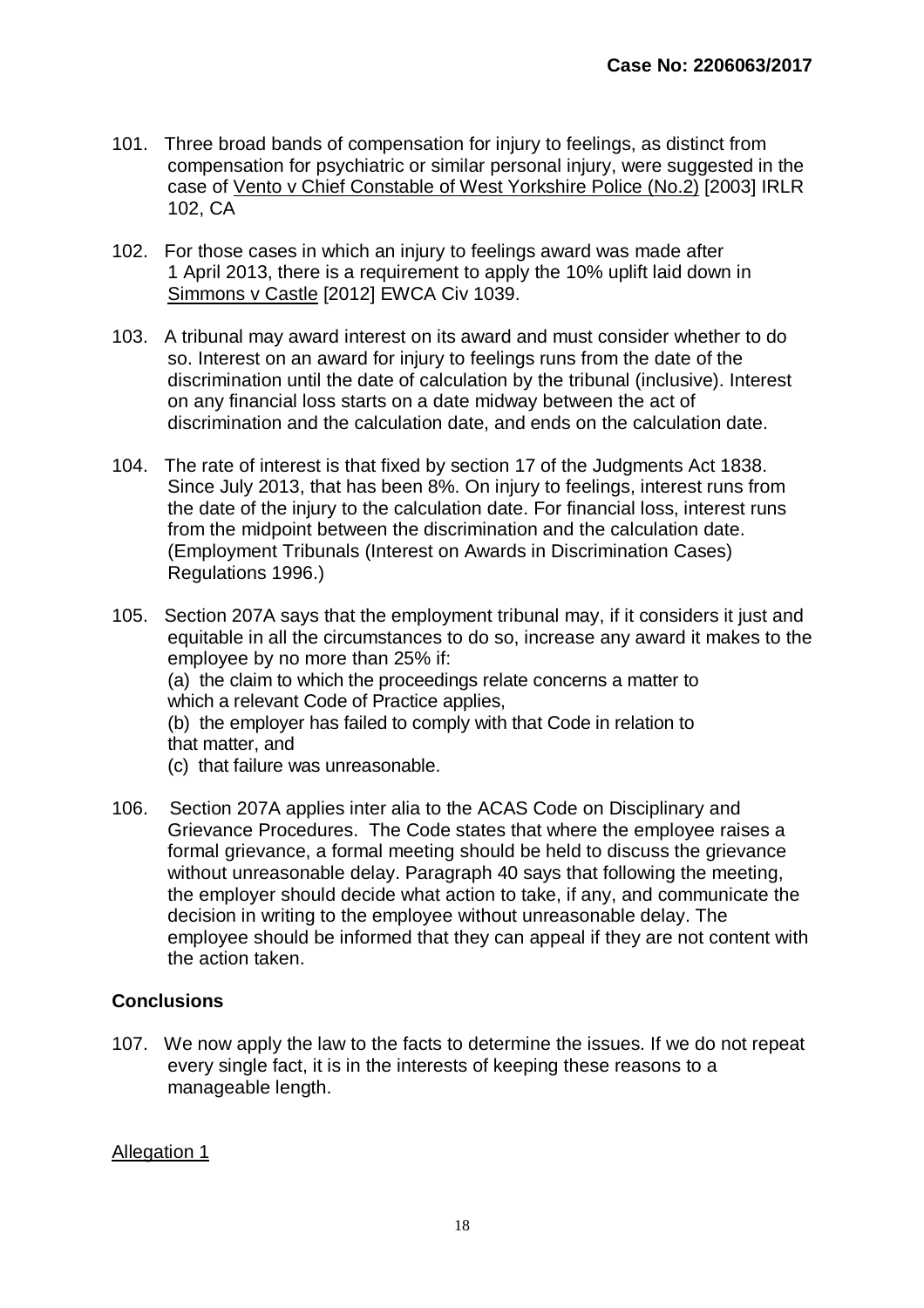108. Allegation 1 is not upheld. It is not disputed that the claimant was issued with 'new starter' material including a staff ID badge in the name of 'Alexander' on 2 December 2016. However, we do not find that this was direct discrimination or harassment. The reason why the material was issued in the name of 'Alexander' was because that was entered on the Workday system as the claimant's legal name. The claimant was treated no differently to anyone else. We have considerable criticism of the respondents for their failure to have a safe system to protect the claimant's identity but we do not think the reason for this failure was 'because' the claimant is transgender or was 'related to' the fact that she is transgender.

#### Allegation 2

- 109. Allegation 2 is upheld. On or about 29 September 2016, Ms Chiamonwu asked the claimant 'What's your name again?' in front of customers and another colleague and called the claimant 'Alexander'. When the claimant said, 'What do you mean? You know my name', Ms Chiamonwu said 'Alexander, Alexandra' and laughed at her.
- 110. Ms Chiamonwu already knew the claimant's name was Alexandra. She knew the difference between the male and female forms of the name. She knew that the claimant was transgender and could see that the claimant was choosing to present as a woman. We therefore find that Ms Chiamonwu's actions constituted harassment contrary to s26 of the Equality Act 2010, being unwanted conduct related to gender reassignment which had the purpose of violating the claimant's dignity and creating an intimidating, hostile, degrading, humiliating or offensive environment for the claimant. They also had that effect. Under s212, conduct which is harassment cannot also be direct discrimination. Were that not the case, we would have said Ms Chiamonwu's actions also constituted direct gender reassignment discrimination.

#### Allegation 3

- 111. The day after the previous action, Ms Chiamonwu continued to call the claimant 'Alexander', knowing that she was transgender and wished to be called 'Alexandra'. This was harassment contrary to s26 of the Equality Act 2010, being unwanted conduct related to gender reassignment which had the purpose of violating the claimant's dignity and creating an intimidating, hostile, degrading, humiliating or offensive environment for the claimant. It also had that effect. Under s212, conduct which is harassment cannot also be direct discrimination. Were that not the case, we would have said Ms Chiamonwu's conduct also constituted direct discrimination.
- 112. For reasons explained in our fact-findings, we do not find Ms Chiamonwu's request to the claimant to move the baskets in the trolley was because of or related to the claimant's gender reassignment. This was therefore not direct gender reassignment discrimination or harassment.

#### Allegation 4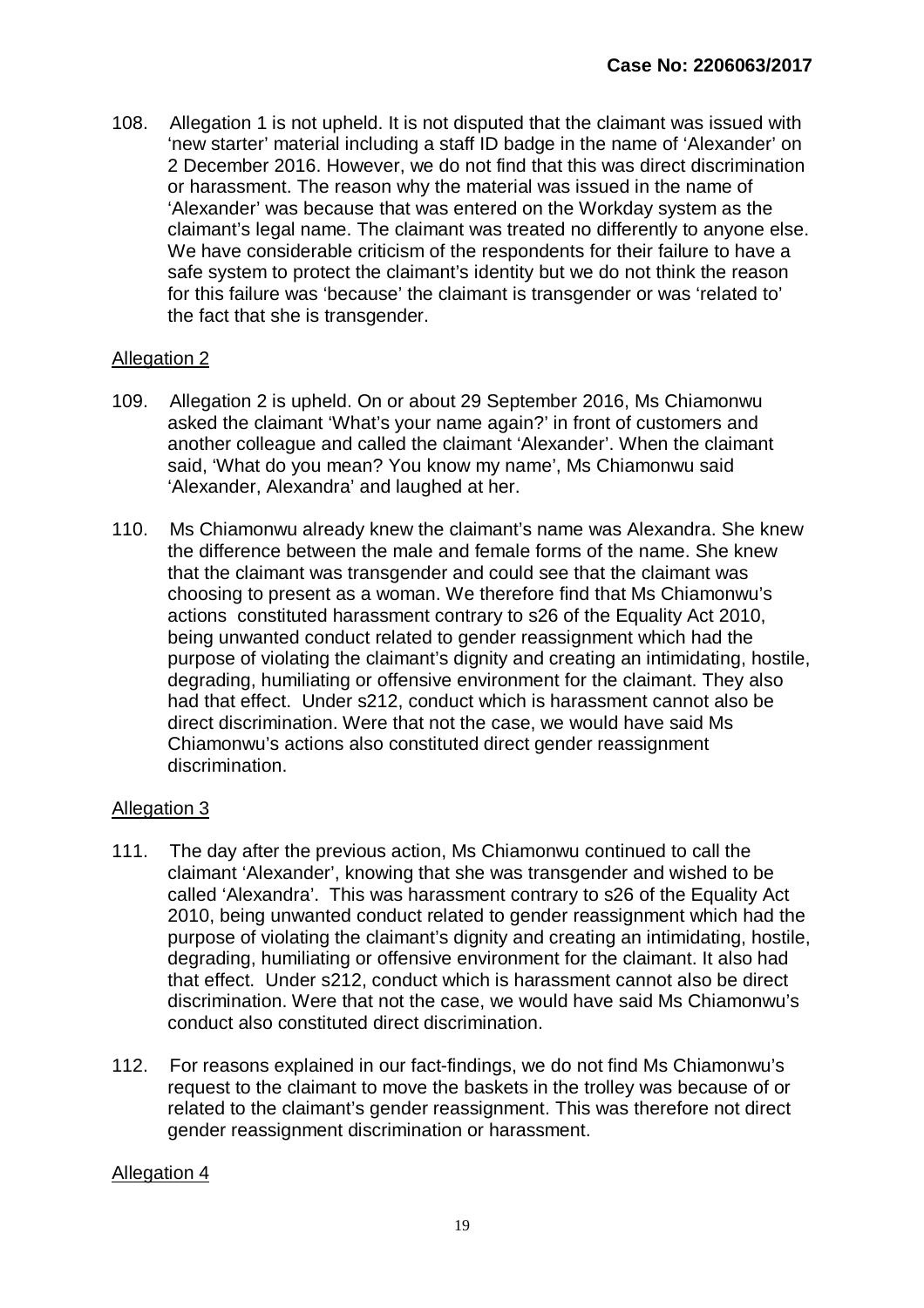113. Ms Chiamonwu continued to call the claimant 'Alexander' in the next few days. For the reasons set out in relation to allegation 2, this was gender reassignment harassment. If it were not harassment, it would be direct discrimination.

#### Allegation 5

114. We did not find the facts of this incident proved. The claims for direct gender reassignment discrimination and harassment in relation to this matter are therefore not upheld.

#### Allegation 6

- 115. We have described this incident involving Ms Amboyo and Ms Namusobo in the facts above. We find that the spraying of the scent combined the with comments 'I can smell urine, like a men's toilet' and the audible discussion about 'it's a man's voice' and 'deep voice' were directed at the claimant because of her transgender status. Ms Namusobo had two days previously suggested a song called 'Hidden gender' be played. Ms Amboyo, when questioned by Mr Wyatt, had admitted some employees were making discriminatory comments about the claimant's private parts 'and voice'. The claimant was working next to these employees during the perfume and 'man's voice' discussions, and we find that it was intended that she hear the conversation.
- 116. This was harassment contrary to s26 of the Equality Act 2010, being unwanted conduct related to gender reassignment which had the purpose of violating the claimant's dignity and creating an intimidating, hostile, degrading, humiliating or offensive environment for the claimant. It also had that effect. Under s212, conduct which is harassment cannot also be direct discrimination. Were that not the case, we would have said this conduct also constituted direct gender reassignment discrimination.

#### Allegation 7

117. On 6 December 2016, Ms Browne answered an electrician's enquiry as to whether there were ladies in the toilets with, 'You can go in. There are no ladies in there.' She had seen the claimant in there and recognised her though she did not know her by name. It is highly likely she was aware of the claimant's transgender status, as this had become fairly widely known in the store. There is also no other explanation as to why she would have said there were no ladies in the toilet when she knew full well the claimant was there. This was harassment contrary to s26 of the Equality Act 2010, being unwanted conduct related to gender reassignment which had the purpose of violating the claimant's dignity and creating an intimidating, hostile, degrading, humiliating or offensive environment for the claimant. It also had that effect. Under s212, conduct which is harassment cannot also be direct discrimination. Were that not the case, we would have said this conduct also constituted direct discrimination.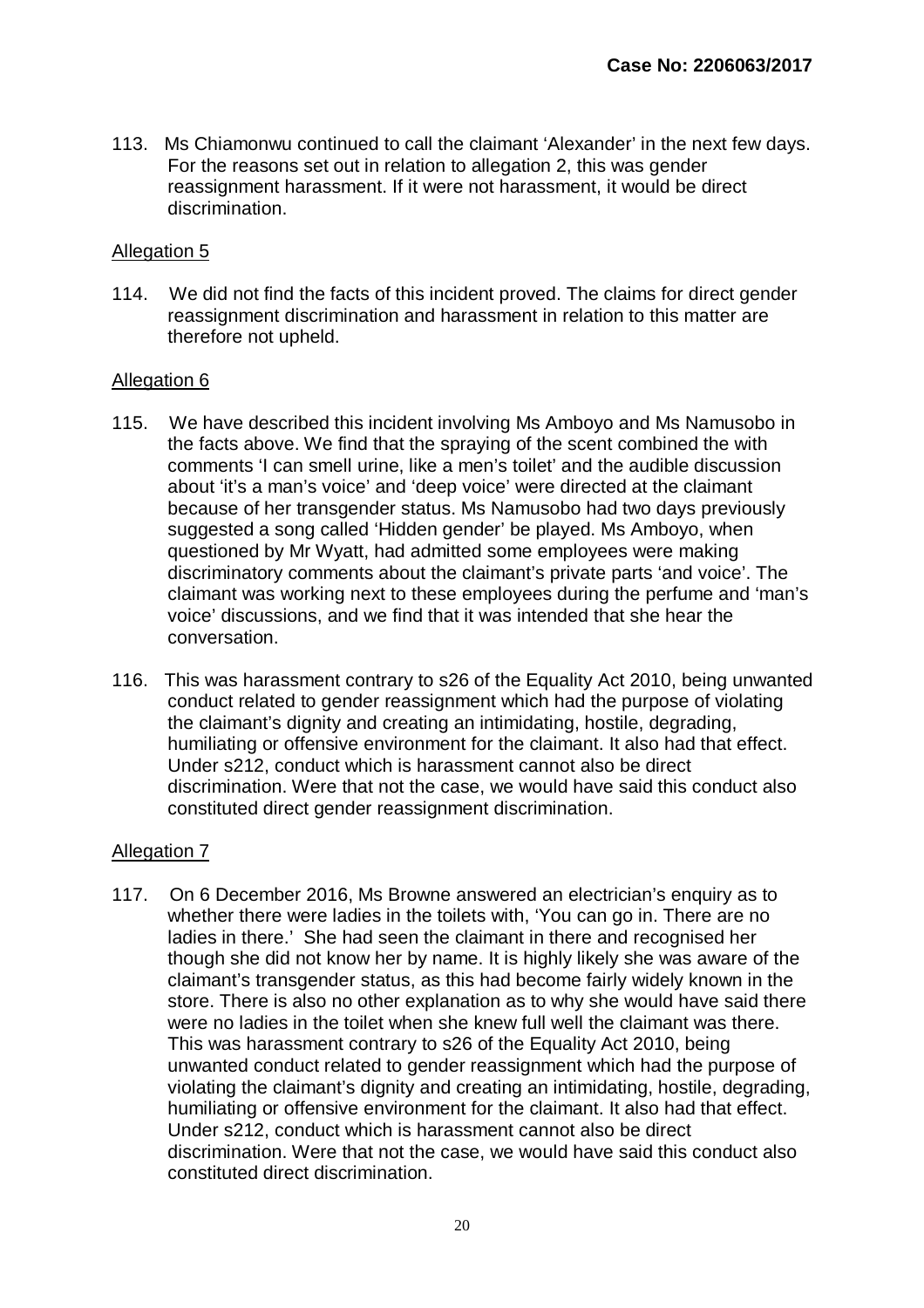#### Allegation 8

118. As already stated, we do not find it proved that Ms Chiamonwu laughed at the claimant whenever she walked in the canteen. The allegations of direct discrimination and harassment in relation to this matter are therefore not upheld.

#### Allegation 9.1

- 119. On 5 January 2017, key staff member 11 said she would pray for the claimant as 'she's got evil inside her'. By this time, even staff on Till Bank 1 knew the claimant was transgender. There is no other explanation for such an extreme comment.
- 120. This was harassment contrary to s26 of the Equality Act 2010, being unwanted conduct related to gender reassignment which had the purpose of violating the claimant's dignity and creating an intimidating, hostile, degrading, humiliating or offensive environment for the claimant. It also had that effect. Under s212, conduct which is harassment cannot also be direct discrimination. Were that not the case, we would have said this conduct also constituted direct discrimination.

#### Allegation 9.2

- 121. Around 5 January 2017, key staff member 12 (a male security guard) said in front of customers, 'She is evil'. As already stated, by this time, staff on Till Bank 1 knew the claimant was transgender. There is no other explanation for such an extreme comment.
- 122. This was harassment contrary to s26 of the Equality Act 2010, being unwanted conduct related to gender reassignment which had the purpose of violating the claimant's dignity and creating an intimidating, hostile, degrading, humiliating or offensive environment for the claimant. It also had that effect. Under s212, conduct which is harassment cannot also be direct discrimination. Were that not the case, we would have said this conduct also constituted direct discrimination.

#### Allegation 10

- 123. On 5 January 2017, Mr Chan was present when key staff member 11 made her remark at allegation 9.1. He said audibly to another supervisor, 'She is a joke! She became the joke of the shop'.
- 124. This was harassment contrary to s26 of the Equality Act 2010, being unwanted conduct related to gender reassignment which had the purpose of violating the claimant's dignity and creating an intimidating, hostile, degrading, humiliating or offensive environment for the claimant. It also had that effect. Under s212, conduct which is harassment cannot also be direct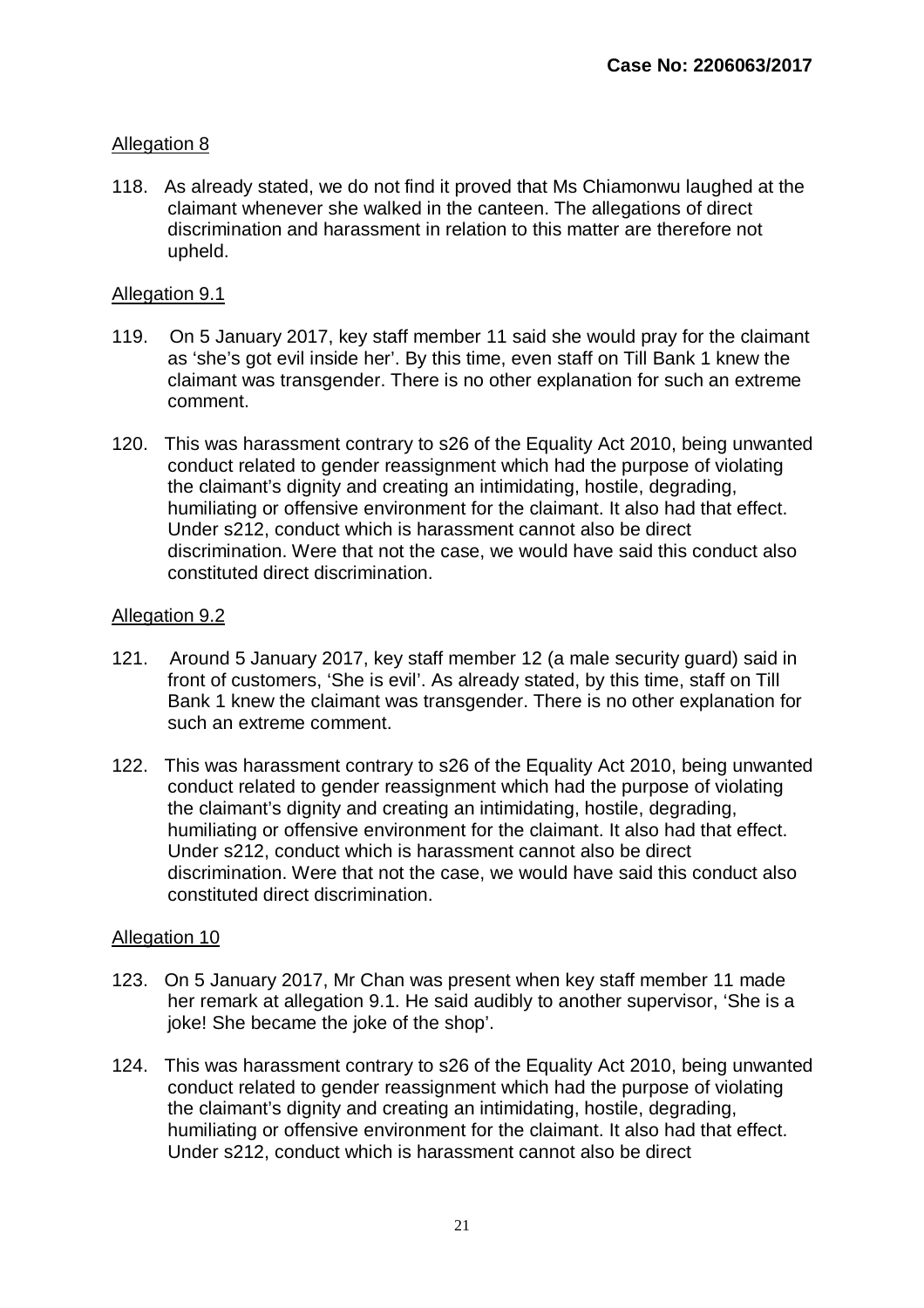discrimination. Were that not the case, we would have said this conduct also constituted direct discrimination.

#### Allegation 11:

125. Around January 2017, key staff member 15 said to an East European female colleague 'We need to get rid of her … Her! She is the employee of the month'. The colleague replying ''don't worry. I will make her life hell.' Both laughed. However, this conversation was not because the claimant is transgender or related to that fact. The claims of direct discrimination or harassment are therefore not upheld.

#### Allegation 12

- 126. On 10 February 2017, while the claimant was waiting outside HR for the meeting to begin, the security guard who had called her evil came and sat near her. While they were there, Ms Browne walked by. The security guard and Ms Browne looked at each other, looked at the claimant and started laughing.
- 127. Given that both of them had referred to the claimant as 'evil', and the further incident with Ms Browne in the female staff toilets, we find this response was harassment contrary to s26 of the Equality Act 2010, being unwanted conduct related to gender reassignment which had the purpose of violating the claimant's dignity and creating an intimidating, hostile, degrading, humiliating or offensive environment for the claimant. It also had that effect. Under s212, conduct which is harassment cannot also be direct discrimination. Were that not the case, we would have said this conduct also constituted direct discrimination.

#### Allegation 13

- 128. The respondents did not investigate and deal with the matter properly. Most strikingly, they did not give the claimant the outcome of their investigation into the perfume and female staff toilets incidents. This deprived the claimant of the opportunity of querying any inadequacy in the investigation or the basis of its conclusion or making an appeal. This was in breach of the ACAS Code of Practice on Disciplinary and Grievance Procedures and also the respondents' own grievance procedure.
- 129. Even at a late stage in the run up to the claimant's resignation, when they knew their failure to deal with matters was a major issue, Mr Sadiu refused to tell the claimant the outcome.
- 130. There were also inadequacies in the way Mr Wyatt carried out the investigation. Although he interviewed seven staff members, he did not apply a questioning mind to the process. He placed weight on the corroboration by Ms Namusobo, one of the protagonists, He did not even consider whether she and Ms Amboyo might be covering for each other. He did not press Ms Amboyo or Ms Robinson for more details of the discriminatory remarks that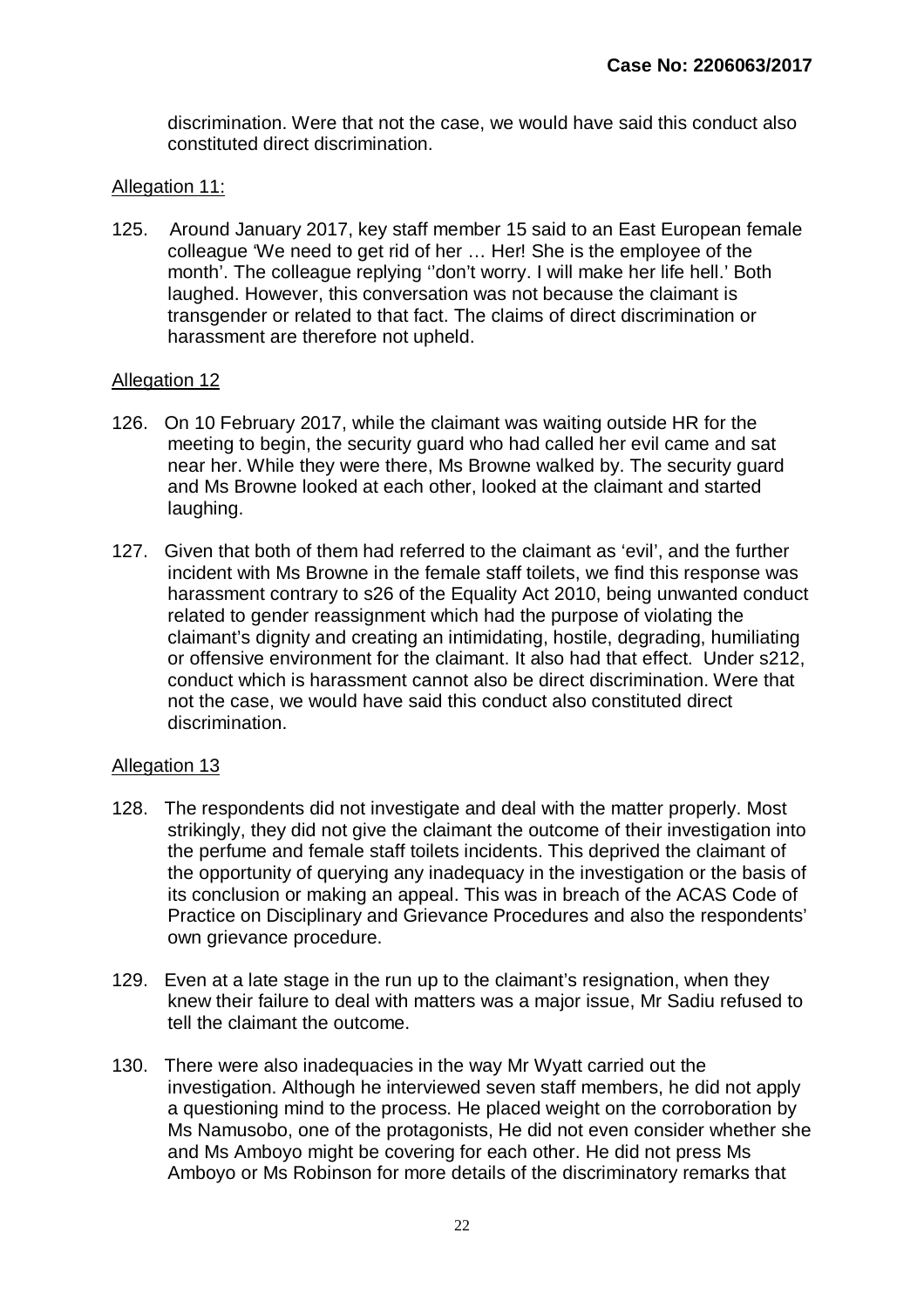they said had been made in the past. He did not take a note of the electrician's evidence or question him more carefully or put his account to Ms Browne.

- 131. We find that the reason for these inadequacies was that the claimant was transgender. Although the claimant was not given the outcome of her grievance, Ms Amboyo and Ms Browne were given written outcomes. As far as we know, they are not transgender. No explanation was given for that differential treatment. Mr Wyatt tried to say that the store did not usually tell people grievance outcomes. We did not find that convincing. He did not elaborate. The respondents' policy says otherwise. Mr Wyatt, along with other managers, had been trained on handling disciplinary and grievance procedures. HR had appointed Mr Wyatt and were available to advise. He chose not to go to them.
- 132. Nor have we had an adequate explanation why Mr Wyatt readily believed the corroboration by a person who was also implicated, Ms Namusobo, as opposed to the claimant's perspective. Nor why he chose to believe Ms Browne rather than the claimant, backed by the electrician to sufficient extent to throw question on Ms Browne's account. As far as we know, Ms Browne was not transgender. Indeed after the electrician had given his account and left, Mr Wyatt told the claimant to calm down, that she was trying to get too much attention, to go back to her till and say nothing.
- 133. Mr Sadriu accepted the claimant should have been given the outcome of the toilets investigation. He gave no sensible explanation as to why that had not happened and why he failed even at a late stage to ensure it happened.
- 134. We do not believe that an employee who was not transgender would have been treated in such a dismissive way in similar circumstances. We therefore find the failure to investigate and handle the matter properly was direct gender reassignment discrimination. The concept of direct discrimination most obviously fits these actions and omissions. It is superfluous to go on to consider whether in the alternative these actions were harassment. The parties did not object to us leaving it there.

#### Constructive dismissal

- 135. One reason why the claimant resigned was because she was subjected to remarks and harassment by a number of colleagues including supervisors, because of her transgender status. These were acts of direct discrimination for reasons set out above. They were sufficiently serious to amount to a fundamental breach of contract entitling the claimant to resign.
- 136. The other reason she resigned was because nothing was done about it, because she did not receive outcomes to her grievances, and because as a result of the inaction - right to the last minute - she was still subject to discriminatory actions by other employees, ie Ms Browne and the security guard feeling able to laugh at her even as she was waiting for the meeting with HR on 10 February 2017.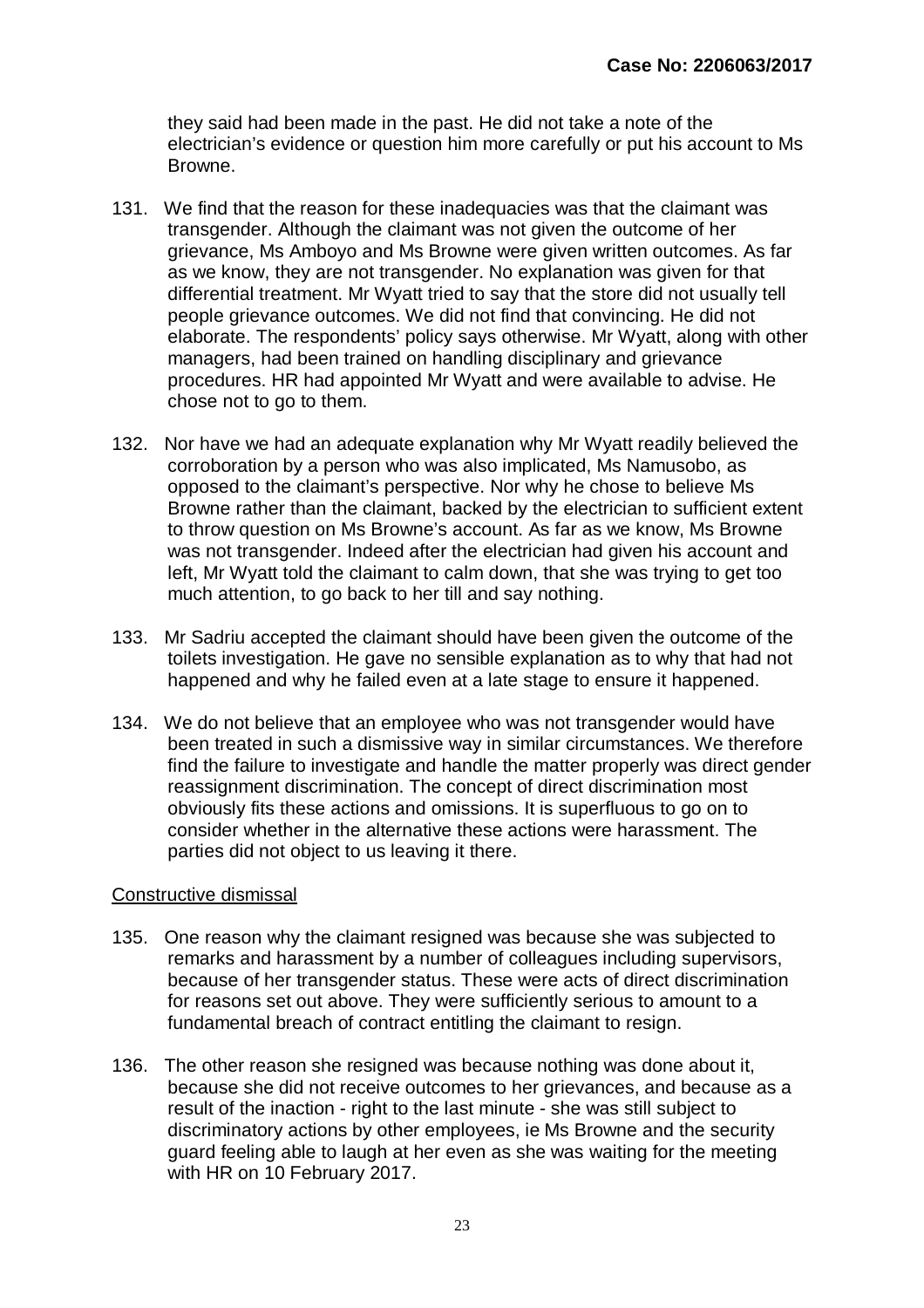137. This failure was also direct discrimination. It was sufficiently serious to amount to a fundamental breach of contract entitling the claimant to resign.

#### Time-limits

- 138. We find a continuing discriminatory state of affairs from 29 September 2016 until the claimant's resignation. The claimant's transgender status was a topic of conversation in the store and a number of staff had expressed their disapproval or had mocked the claimant. These were not independent and unconnected actions. The respondents' failure to investigate properly then continued from 5 December 2016 until the claimant's resignation, the respondents continuing to fail to give her the outcome of the investigation.
- 139. Had we not found continuing discrimination, we would in any event have found it was just and equitable to extend time. The claimant was badly affected. It is a personal matter. She tied to resolve it internally. It is completely understandable why she may have been reluctant to rush to a tribunal. The respondents have put forward no particular detriment resulting from the delay.

#### General comments

140. All this may well have been prevented had there been proper systems from the outset to preserve confidentiality for transgender employees. We find it shocking that the respondents could not devise a way of keeping the claimant's legal name off the core allocation sheets and out of the knowledge of her supervisors. The respondents ought to have been able to devise a system whereby only one or two people in HR and payroll were aware of the claimant's transgender status. In the event, several managers and supervisors were made aware at a very early stage, but took no steps to ensure a confidential system was put in place. The respondents showed a complete lack of understanding from the beginning as to what was required.

## **RESERVED REASONS ON REMEDY**

#### **Evidence and submissions**

#### Impact on the claimant

141. The claimant did not provide a detailed medical report regarding the impact of the unlawful actions on her. We have therefore had to reach conclusions based on her evidence together with the facts which we have found, her fit notes, and short letters from her GP dated 19 October 2017, from a consultant physician on 14 March 2017 and from a health adviser on 23 August 2016. The claimant was not cross-examined on her evidence regarding remedy.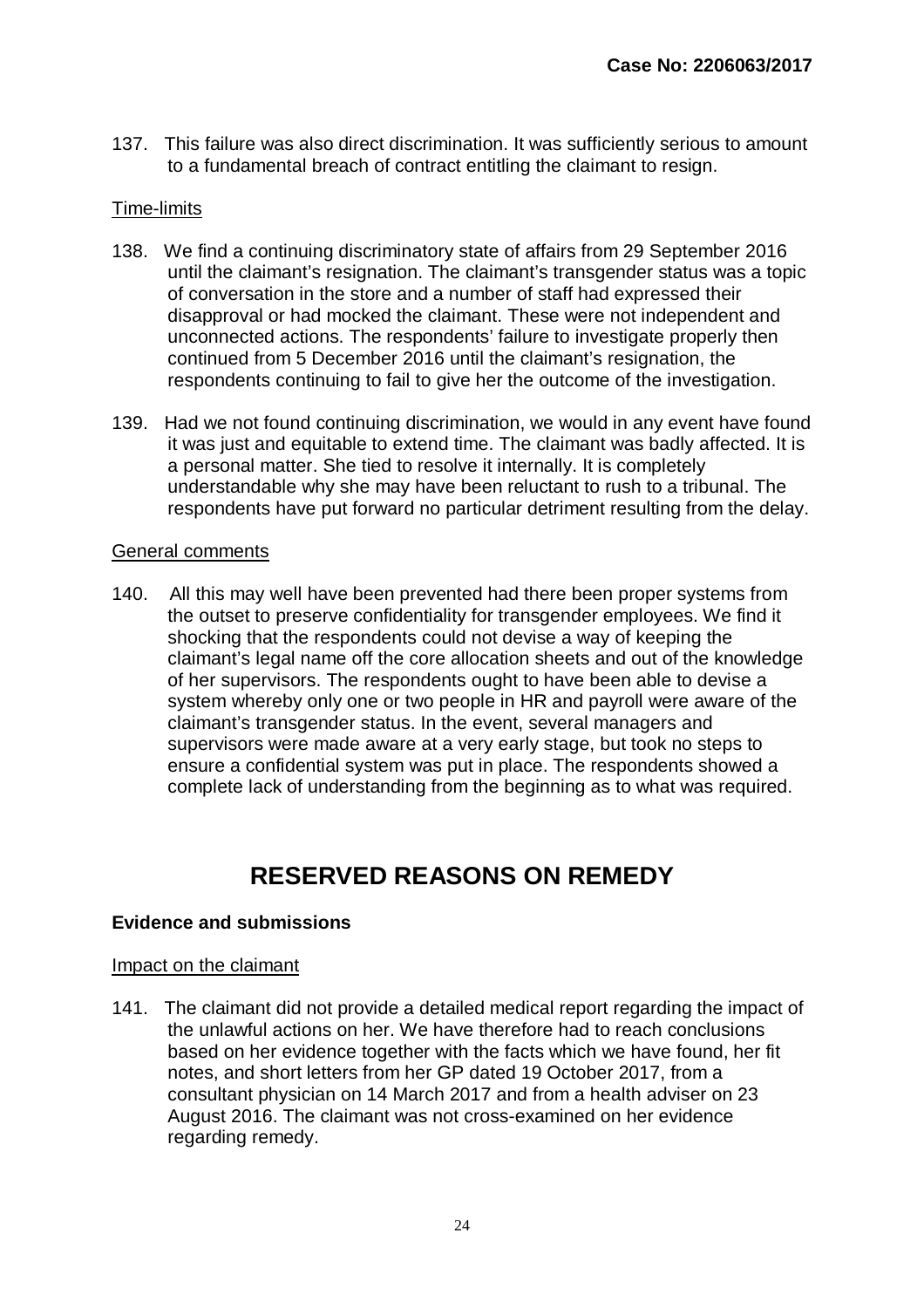- 142. The effect on the claimant of the discrimination has been severe. She felt she was made the joke of the whole store. She was subjected to playground-style bullying and innuendo. She was called 'evil' and a 'joke'. Then when she tried to complain, she was told to calm down and that she was drawing attention to herself, and the outcome of her grievance was never passed on to her. Her reactions at the time and her contemporaneous emails show that all these events caused her considerable distress. She visited the police when she was at her lowest ebb and she feels the reaction of the policeman in shaking her hand for coming forward, saved her from what she might otherwise have done.
- 143. The claimant was bullied out of a job which suited her and which she really loved. She enjoyed getting on well with customers and receiving compliments from them. The hours suited her and the work fitted in with her university course and aspirations to work in fashion.
- 144. The discrimination has made her insecure about her gender identity and her very self. She described looking in a mirror and not seeing herself anymore. Although she has dressed as a woman for 16 years, she has now become self-conscious about it. When she walks into a room, the first thing she wonders is how people will see her. She feels they will just see a man dressed as a woman. All her confidence has gone. She feels she has to constantly explain herself to people.
- 145. The claimant has been unable to work, and will be unable to work for some time because of the impact of the discrimination on her. She has lost all confidence in how she will be viewed and treated in a new job.
- 146. As a result of her unemployment, the claimant is at risk of losing her housing. She has had to go to a dog food bank to feed her dog.
- 147. She was put on anti-depressants by her GP in January 2017, and the doctor has since been juggling them because of their effect. The claimant has developed panic attacks. Sometimes she has to get off the tube after two stops. She made two attempts to dress up and go for a job next to the LGBT organisation where she has been receiving support, but each time had to return home because of a panic attack.
- 148. The letter from the health adviser shows that the claimant had been suffering an extended period of low mood from the previous year, and that she had suffered varying degrees of distress and acute anxiety throughout August 2016. This appears to be because of her feelings of some discrimination by fellow students at the College because of her trans status.
- 149. The physician's letter of 14 March 2017 says they have been working with the claimant over the last two years. On numerous occasions, the claimant had expressed significant distress as a result of transphobic discrimination in relation to her workplace and the education centre.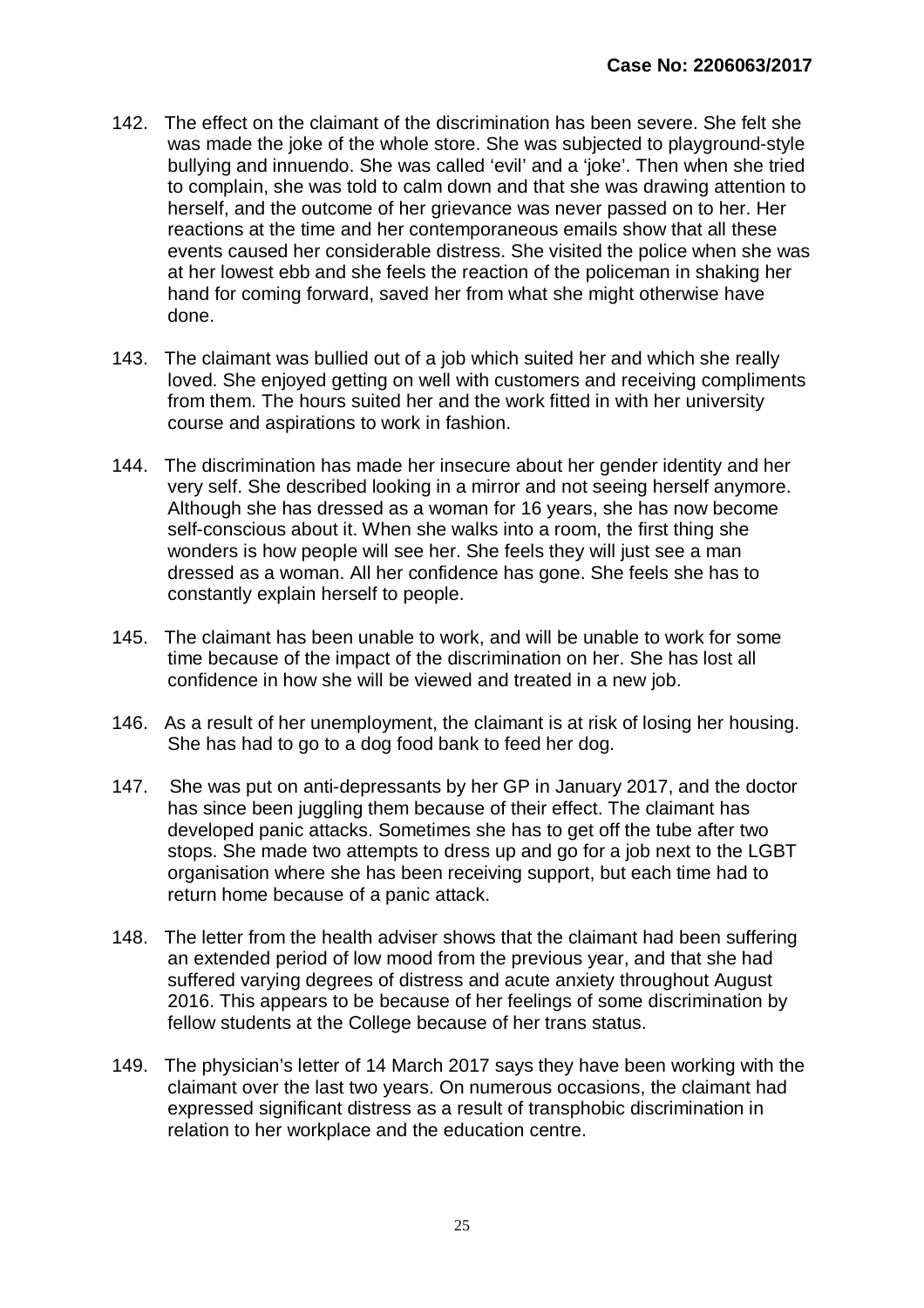- 150. The respondents agree that the claimant is entitled to loss of earnings and pension loss up to the date of the hearing. The parties have agreed this figure (see below). The parties have also agreed the weekly net loss of pension and earnings.
- 151. In respect of future loss, the respondents accepted after some discussion, that it is inappropriate to deduct for benefits, since the claimant may not be entitled to receive these in the light of the tribunal's award.
- 152. The issue on loss of earnings was therefore the amount of time in respect of which future loss should be awarded. The respondents argued for 72 days, bringing total loss of earnings to 12 months from termination. The claimant argued for 12 months from the hearing date.
- 153. In relation to injury to feelings, both sides agreed the appropriate band was the middle Vento band. This was because it was accepted that the claimant did have some pre-existing injury from her College experiences, and the appropriate measure was the extent to which the discrimination had exacerbated her injury to feelings. The dispute between the parties was as to the level within the band.
- 154. In relation to loss of earnings, the respondents argued that retail jobs, particularly at the level in which the claimant was working, are very easy to find. They appreciate that the claimant has been unable to get a new job to date because of her mental state, but they believe she ought to have recovered sufficiently by the 12 month mark, especially now that she has won the tribunal case. They note that the claimant was able to work in the past, even with some level of low mood and distress. The tribunal should therefore not consider when the claimant is likely to have recovered completely, but when she is likely to have recovered to an extent sufficient to start working again. Also, while not disputing the claimant's evidence, the respondents noted we did not have the benefit of an objective medical report on long-term impact.

#### **Conclusions on remedy**

#### Injury to feelings

- 155. The injury to the claimant's feelings is very severe indeed, going to her very identity and ability to function in society. Had there not been evidence of a pre-existing cause of a certain level of distress, we would have had no hesitation in putting the injury into the top Vento band. As we are only looking at injury caused by the unlawful acts or, to put it another way, the degree to which the unlawful acts exacerbated the injury, we agree with the parties that the middle band is the correct measure.
- 156. As for the margins of the size of the bands, plainly the figures set out in Vento in 2002, even as uprated by Da'Bell in 2009 have not kept pace with inflation. The Presidential Guidance only applies to claims presented on or after 11 September 2017, which excludes this case. For claims presented before that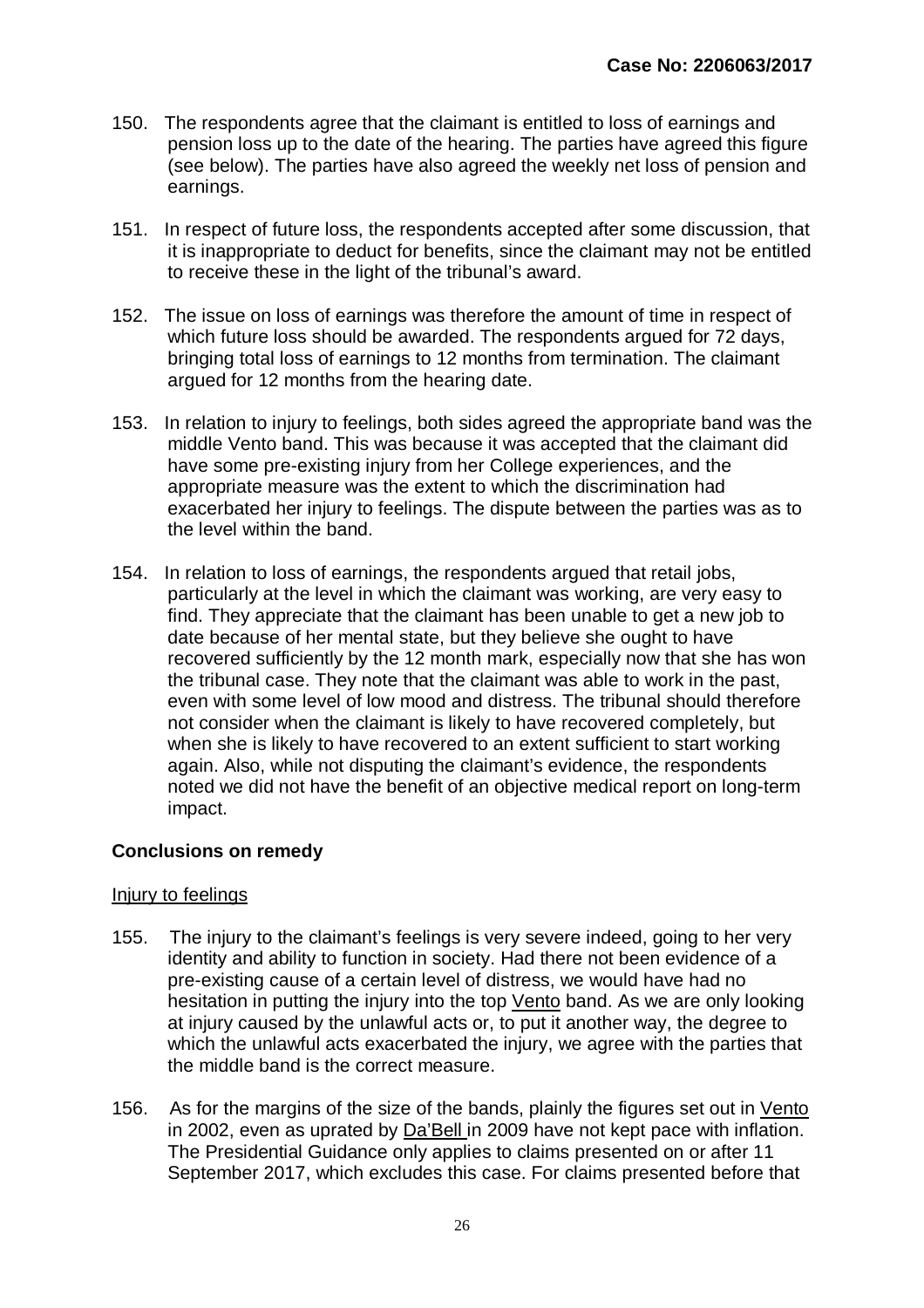date, the Guidance says a tribunal may uprate the bands using a formula. Neither Counsel responded to the tribunal's invitation to work through the formula in the present case. Mr Arnold wished to adopt the figures for 4 September 2017 in the Guidance as being near enough. Ms Bell did not object to that particular calculation, provided the tribunal decided as a matter of principle that there should be an uprating. She did not give any reason why there should not be an uprating. On balance, in the interests of proportionality, we adopt the 4 September 2017 figures on which the Guidance is based. Including the 10% for Simmons v Castle, the middle band is therefore £8400 - £25,200. The top band is £25,200 to £42,000.

157. We consider the appropriate award to reflect injury to feelings caused by the respondents' actions is £20,000. Although there was pre-existing low mood, anxiety and distress, it had not stopped the claimant getting a job. It had not reached the point where she felt she needed to report the matter to the police. Nor had it caused panic attacks and complete loss of confidence.

#### Period of loss of earnings and loss of pension

158. We have concerns about when the claimant will be in a fit mental state to find new employment. She is clearly very far from that point at the moment. She had to retreat on two occasions from applying for a job which was next to her support organisation. We hope that an ending to the employment tribunal litigation will help her recover, but we still believe this will take a while. At a conservative estimate, we put her loss of future earnings at a further 9 months from the tribunal hearing. In this we make allowance for the fact that there was a separate and pre-existing cause of a level of anxiety and distress which might have impacted on the claimant's future ability to work.

#### ACAS uplift

- 159. The respondents breached paragraph 40 of the ACAS Code by failing to communicate their decision on the grievance in writing without unreasonable delay and failing to notify the claimant of her right to appeal. Indeed, the respondents never gave the claimant the outcome at all.
- 160. The ACAS Code relates to the claimant's claims for harassment, failure to investigate and the consequent constructive dismissal. The claimant brought a grievance about the acts of harassment. The respondents did not deal with that grievance properly. As a result, the claimant resigned. We therefore find that the respondents failed to comply with the Code in relation to all those matters when they failed to deal with the grievance properly.
- 161. The failure was unreasonable. The respondents are a large employer. They were also in breach of their own procedures. Mr Wyatt had been trained on handling disciplinaries and grievances. He had access to HR. HR knew at a later stage through Mr Sadriu that the claimant had not been given an outcome and continued to refuse. By contrast, Ms Amboyo and Ms Browne were given outcome letters.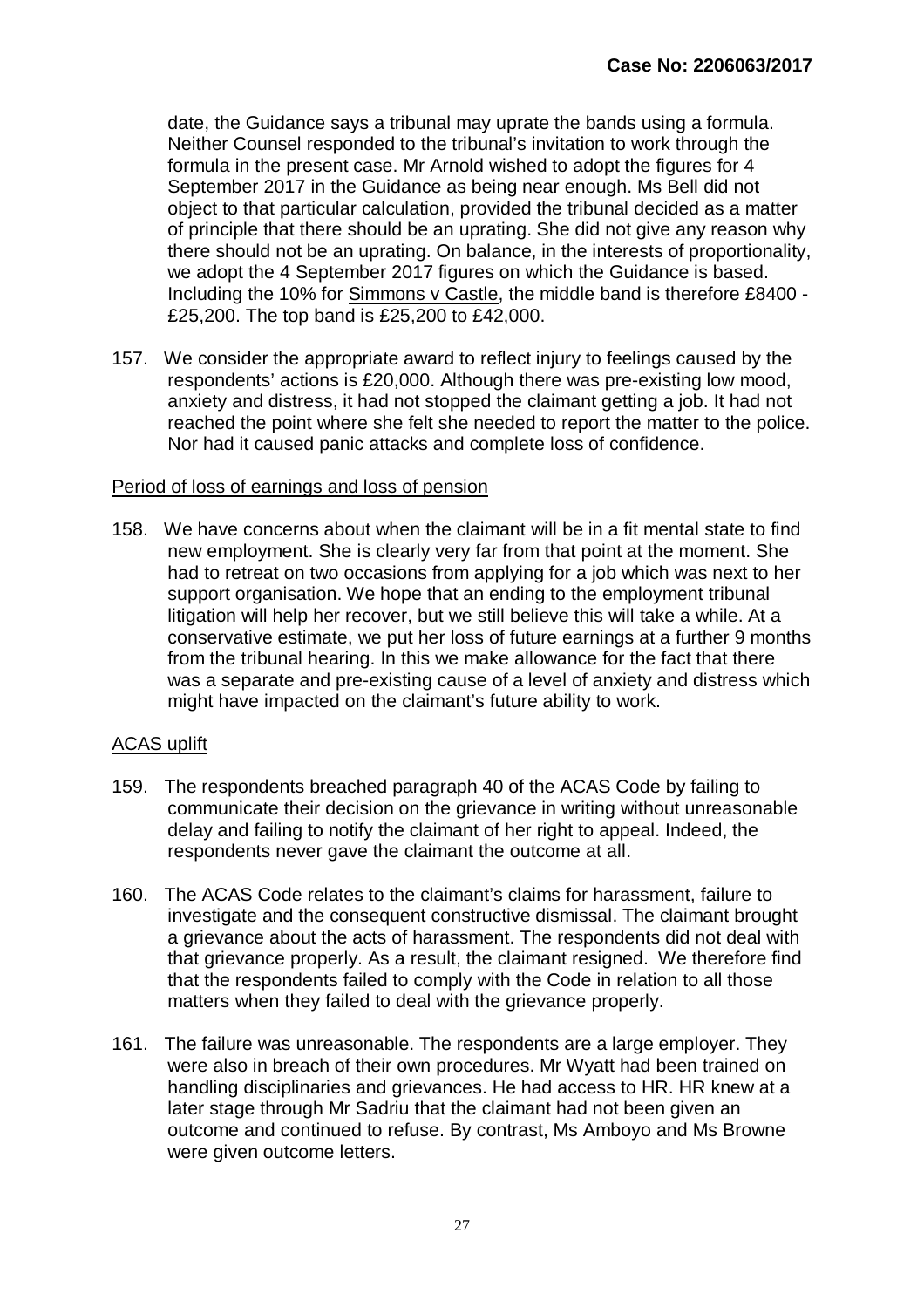162. We find it just and equitable to adjust the award for compensation. We consider the appropriate uplift to be 25%. This was an extremely large employer with handbooks, HR departments and training on procedures. Providing an outcome is fundamental to a grievance procedure. Carrying out an investigation is fairly pointless if the claimant is not told of the conclusion. Nor was she offered the right of appeal. The failure to give an outcome led directly to the claimant's resignation. Moreover, an outcome *was* given to those who were the subject of her complaints.

#### **Calculation**

- 163. The parties agreed there should be an award for past loss of earnings, ie to the date of the tribunal, of £9,193.02 and past loss of pension contributions of £367.72. This was based on agreed annual net salary of £11,452.05 and a 4% pension contribution by the employer. From this, we deduct ESA received to date, ie £2,595.05.
- 164. We calculate 9 months future loss of earnings and pension as follows. £8,589.04 future loss of earnings (£11,452.05 x 9/12) and £343.56 loss of pension (x 0.4%). No deduction of future benefits is made as these might not be payable.
- 165. Sub-total loss of earnings and pension: £15,898.29 (past and future loss of earnings and pension less state benefits (ESA) claimed). Recoupment does not apply as this is a discrimination award.
- 166. Applying a 25% to the £15,898.29 award for loss of earnings = **£19,872.86**
- 167. Applying 25% to the £20,000 award for injury to feelings = **£25,000**
- 168. Interest on past loss of earnings was agreed at **£472.50**.
- 169. Interest on injury to feelings is 8% from the date of the injury to the calculation date (22 December 2017). There is no one date when the injury occurred as there were a number of discriminatory events over a period of time. We take 6 December 2017 as a broad midpoint of the injury, ie 381 days. £25,000 x 0.08 x (381/365) = **£2087.67**.

#### Tax

170. During the remedies part of the hearing, it was recognised that even if the tribunal were to award the maximum claimed for financial loss, such sums would not exceed the £30,000 tax allowance. An award for injury to feelings might take the total over £30,000, but Mr Arnold did not seek to persuade us to gross up in that instance, on the basis of EAT authority (albeit in conflict with Moorthy.) We therefore do not gross up, but we note that in any event, that the bulk of the award for injury to feelings related to the discriminatory actions prior to her dismissal.

#### Recommendations